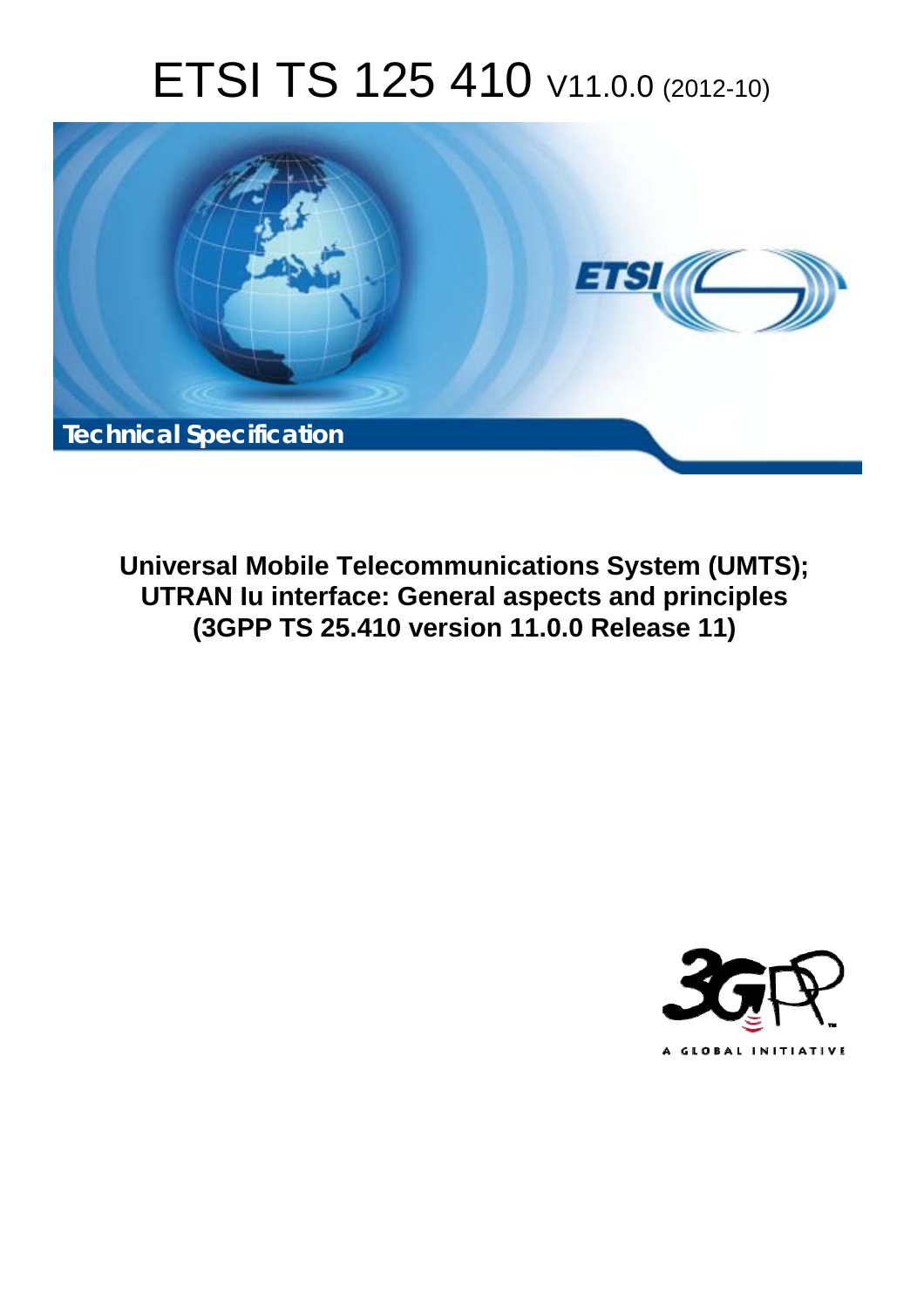Reference RTS/TSGR-0325410vb00

> Keywords UMTS

#### *ETSI*

#### 650 Route des Lucioles F-06921 Sophia Antipolis Cedex - FRANCE

Tel.: +33 4 92 94 42 00 Fax: +33 4 93 65 47 16

Siret N° 348 623 562 00017 - NAF 742 C Association à but non lucratif enregistrée à la Sous-Préfecture de Grasse (06) N° 7803/88

#### *Important notice*

Individual copies of the present document can be downloaded from: [http://www.etsi.org](http://www.etsi.org/)

The present document may be made available in more than one electronic version or in print. In any case of existing or perceived difference in contents between such versions, the reference version is the Portable Document Format (PDF). In case of dispute, the reference shall be the printing on ETSI printers of the PDF version kept on a specific network drive within ETSI Secretariat.

Users of the present document should be aware that the document may be subject to revision or change of status. Information on the current status of this and other ETSI documents is available at <http://portal.etsi.org/tb/status/status.asp>

If you find errors in the present document, please send your comment to one of the following services: [http://portal.etsi.org/chaircor/ETSI\\_support.asp](http://portal.etsi.org/chaircor/ETSI_support.asp)

#### *Copyright Notification*

No part may be reproduced except as authorized by written permission. The copyright and the foregoing restriction extend to reproduction in all media.

> © European Telecommunications Standards Institute 2012. All rights reserved.

DECT<sup>™</sup>, PLUGTESTS<sup>™</sup>, UMTS<sup>™</sup> and the ETSI logo are Trade Marks of ETSI registered for the benefit of its Members. **3GPP**TM and **LTE**™ are Trade Marks of ETSI registered for the benefit of its Members and of the 3GPP Organizational Partners.

**GSM**® and the GSM logo are Trade Marks registered and owned by the GSM Association.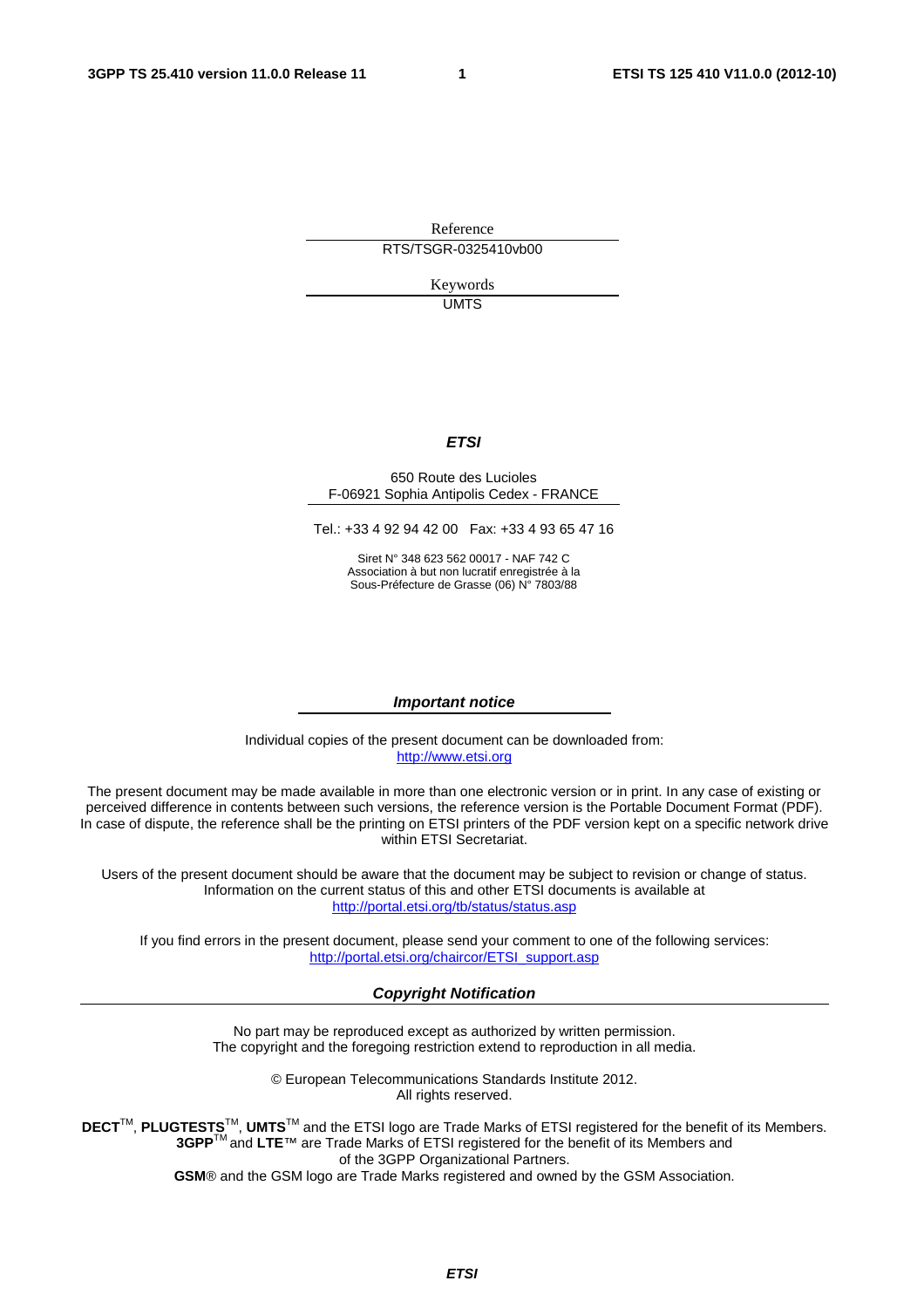# Intellectual Property Rights

IPRs essential or potentially essential to the present document may have been declared to ETSI. The information pertaining to these essential IPRs, if any, is publicly available for **ETSI members and non-members**, and can be found in ETSI SR 000 314: *"Intellectual Property Rights (IPRs); Essential, or potentially Essential, IPRs notified to ETSI in respect of ETSI standards"*, which is available from the ETSI Secretariat. Latest updates are available on the ETSI Web server [\(http://ipr.etsi.org](http://webapp.etsi.org/IPR/home.asp)).

Pursuant to the ETSI IPR Policy, no investigation, including IPR searches, has been carried out by ETSI. No guarantee can be given as to the existence of other IPRs not referenced in ETSI SR 000 314 (or the updates on the ETSI Web server) which are, or may be, or may become, essential to the present document.

# Foreword

This Technical Specification (TS) has been produced by ETSI 3rd Generation Partnership Project (3GPP).

The present document may refer to technical specifications or reports using their 3GPP identities, UMTS identities or GSM identities. These should be interpreted as being references to the corresponding ETSI deliverables.

The cross reference between GSM, UMTS, 3GPP and ETSI identities can be found under [http://webapp.etsi.org/key/queryform.asp.](http://webapp.etsi.org/key/queryform.asp)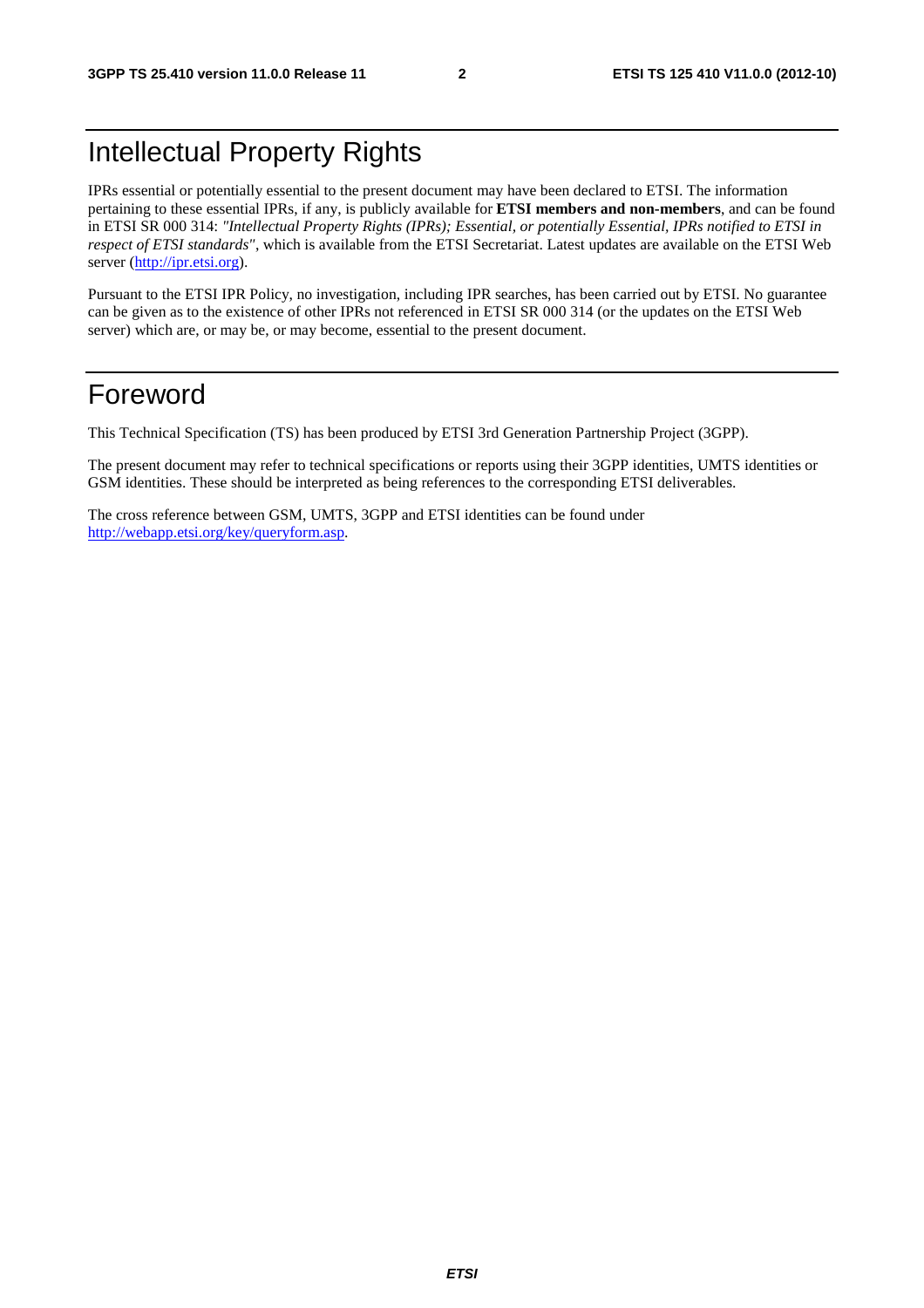$\mathbf{3}$ 

# Contents

| 1              |  |  |  |  |  |  |
|----------------|--|--|--|--|--|--|
| 2              |  |  |  |  |  |  |
| 3              |  |  |  |  |  |  |
| 3.1            |  |  |  |  |  |  |
| 3.2            |  |  |  |  |  |  |
| 3.3            |  |  |  |  |  |  |
| 4              |  |  |  |  |  |  |
| 4.1            |  |  |  |  |  |  |
| 4.1.1          |  |  |  |  |  |  |
| 4.1.2          |  |  |  |  |  |  |
| 4.1.3          |  |  |  |  |  |  |
| 4.1.4          |  |  |  |  |  |  |
| 4.2            |  |  |  |  |  |  |
| 4.3<br>4.4     |  |  |  |  |  |  |
| 4.5            |  |  |  |  |  |  |
| 4.5.1          |  |  |  |  |  |  |
| 4.5.1.1        |  |  |  |  |  |  |
| 4.5.1.1.1      |  |  |  |  |  |  |
| 4.5.1.1.2      |  |  |  |  |  |  |
| 4.5.1.1.3      |  |  |  |  |  |  |
| 4.5.1.1.4      |  |  |  |  |  |  |
| 4.5.1.2        |  |  |  |  |  |  |
| 4.5.2          |  |  |  |  |  |  |
| 4.5.2.1        |  |  |  |  |  |  |
| 4.5.2.2        |  |  |  |  |  |  |
| 4.5.2.3        |  |  |  |  |  |  |
| 4.5.3          |  |  |  |  |  |  |
| 5              |  |  |  |  |  |  |
| 5.1            |  |  |  |  |  |  |
| 5.2<br>5.2.1   |  |  |  |  |  |  |
| 5.2.2          |  |  |  |  |  |  |
| 5.2.3          |  |  |  |  |  |  |
| 5.2.4          |  |  |  |  |  |  |
| 5.3            |  |  |  |  |  |  |
| 5.3.1          |  |  |  |  |  |  |
| 5.3.2          |  |  |  |  |  |  |
| 5.4            |  |  |  |  |  |  |
| 5.4.1          |  |  |  |  |  |  |
| 5.4.2          |  |  |  |  |  |  |
| 5.4.3          |  |  |  |  |  |  |
| 5.4.4          |  |  |  |  |  |  |
| 5.4.5          |  |  |  |  |  |  |
| 5.4.6          |  |  |  |  |  |  |
| 5.4.7<br>5.4.8 |  |  |  |  |  |  |
| 5.5            |  |  |  |  |  |  |
| 5.5.1          |  |  |  |  |  |  |
| 5.5.2          |  |  |  |  |  |  |
|                |  |  |  |  |  |  |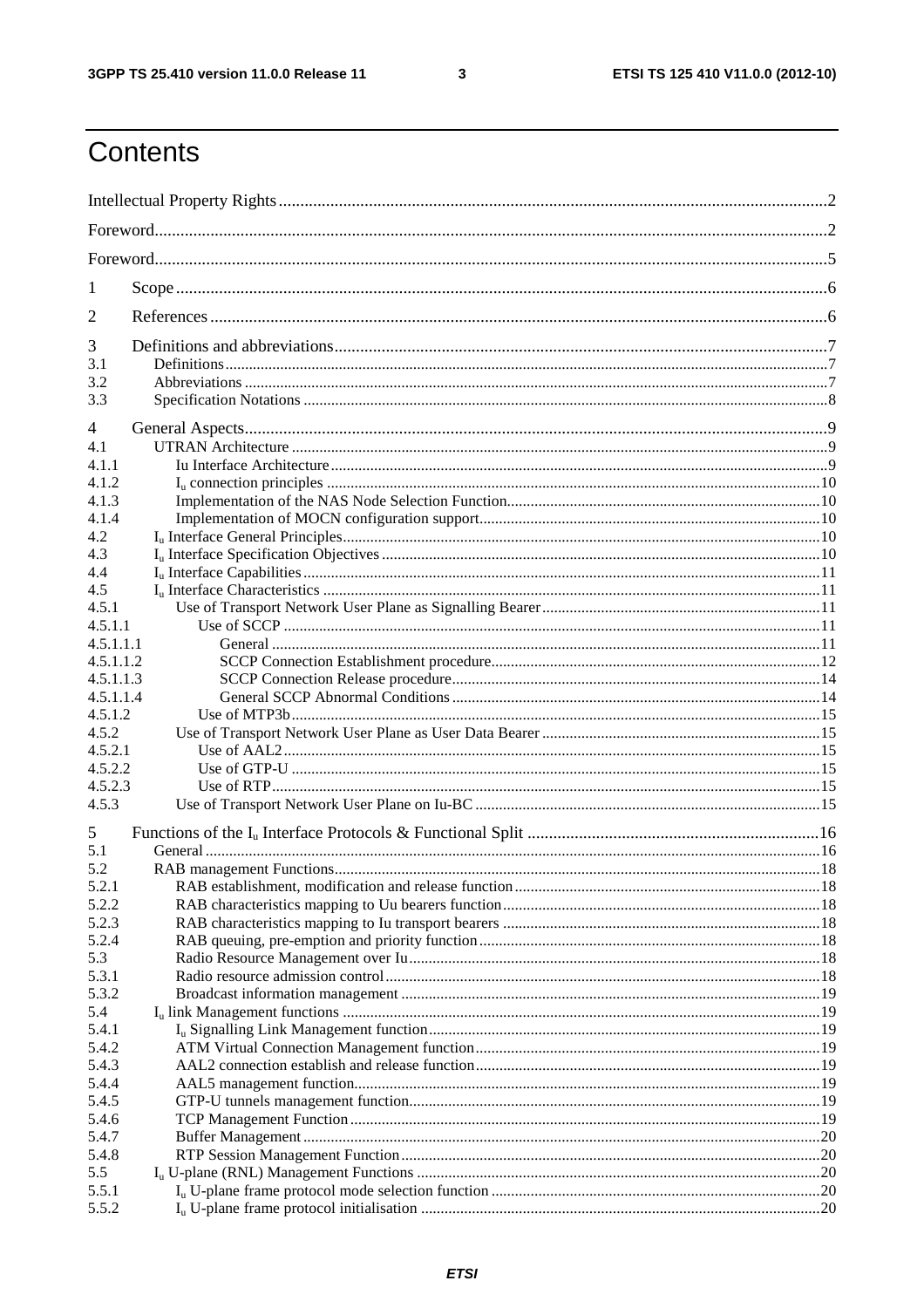| 5.6     |                               |  |
|---------|-------------------------------|--|
| 5.6.1   |                               |  |
| 5.6.2   |                               |  |
| 5.6.2.1 |                               |  |
| 5.6.2.2 |                               |  |
| 5.6.2.3 |                               |  |
| 5.6.2A  |                               |  |
| 5.6.3   |                               |  |
| 5.6.4   |                               |  |
| 5.6.5   |                               |  |
| 5.7     |                               |  |
| 5.7.1   |                               |  |
| 5.7.1.1 |                               |  |
| 5.7.1.2 |                               |  |
| 5.7.2   |                               |  |
| 5.7.2.1 |                               |  |
| 5.7.2.2 |                               |  |
| 5.8     |                               |  |
| 5.8.1   |                               |  |
| 5.8.2   |                               |  |
| 5.8.3   |                               |  |
| 5.8.4   |                               |  |
| 5.8.5   |                               |  |
| 5.9     |                               |  |
| 5.9.1   |                               |  |
| 5.9.2   |                               |  |
| 5.9.3   |                               |  |
| 5.9.4   |                               |  |
| 5.9.5   |                               |  |
| 5.10    |                               |  |
| 5.10.1  |                               |  |
| 5.10.2  |                               |  |
| 5.10.3  |                               |  |
| 5.10.4  |                               |  |
|         |                               |  |
| 6       |                               |  |
| 6.1     |                               |  |
| 6.2     |                               |  |
| 6.3     |                               |  |
| 6.4     |                               |  |
|         |                               |  |
| $\tau$  |                               |  |
| 7.1     |                               |  |
| 7.2     |                               |  |
| 7.3     |                               |  |
| 7.4     |                               |  |
| 7.5     |                               |  |
| 7.6     |                               |  |
| 7.7     |                               |  |
|         | <b>Annex A (informative):</b> |  |
|         |                               |  |
|         |                               |  |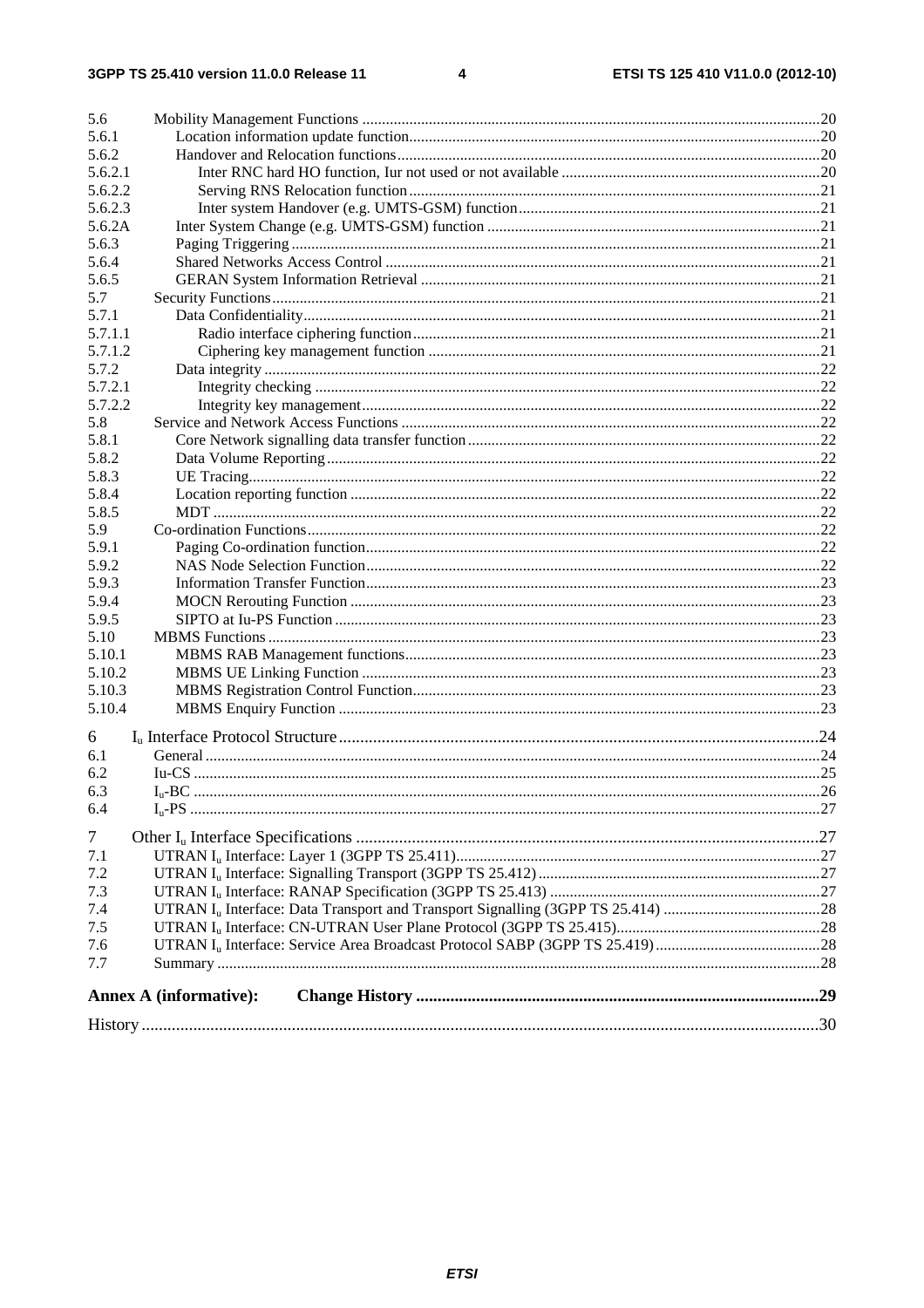# Foreword

This Technical Specification (TS) has been produced by the 3<sup>rd</sup> Generation Partnership Project (3GPP).

The contents of the present document are subject to continuing work within the TSG and may change following formal TSG approval. Should the TSG modify the contents of the present document, it will be re-released by the TSG with an identifying change of release date and an increase in version number as follows:

Version x.y.z

where:

- x the first digit:
	- 1 presented to TSG for information;
	- 2 presented to TSG for approval;
	- 3 or greater indicates TSG approved document under change control.
- y the second digit is incremented for all changes of substance, i.e. technical enhancements, corrections, updates, etc.
- z the third digit is incremented when editorial only changes have been incorporated in the document.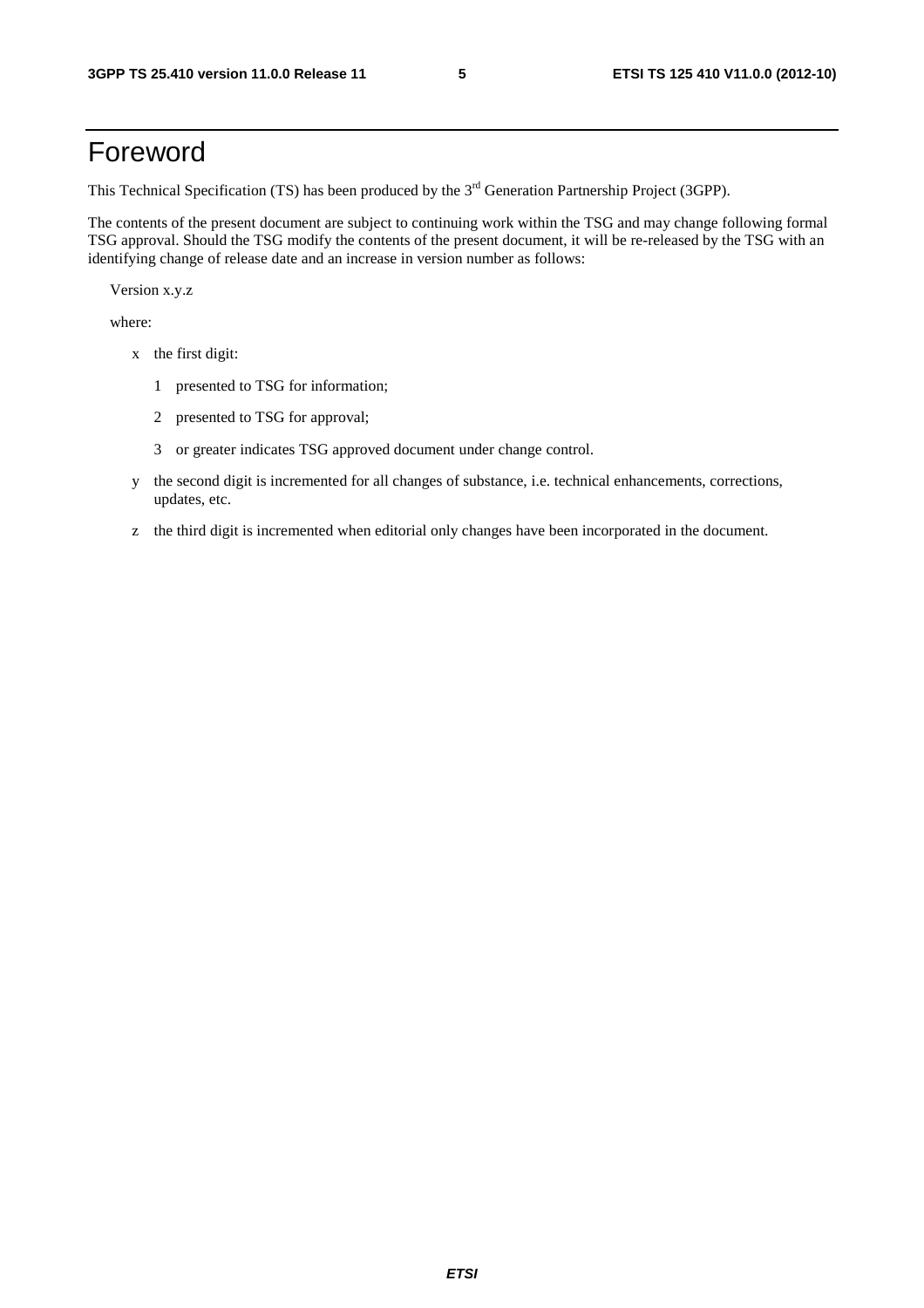# 1 Scope

The present document is an introduction to the 3GPP TS 25.41x series of Technical Specifications that define the Iu interface for the interconnection of Radio Network Controller (RNC) component of the UMTS Terrestrial Radio Access Network (UTRAN) to the Core Network of the UMTS system.

# 2 References

The following documents contain provisions which, through reference in this text, constitute provisions of the present document.

- References are either specific (identified by date of publication, edition number, version number, etc.) or non-specific.
- For a specific reference, subsequent revisions do not apply.
- For a non-specific reference, the latest version applies. In the case of a reference to a 3GPP document (including a GSM document), a non-specific reference implicitly refers to the latest version of that document *in the same Release as the present document*.
- [1] 3GPP TS 25.401: "UTRAN Overall Description".
- [2] 3GPP TR 23.930: "Iu Principles".
- [3] 3GPP TS 23.110: "UMTS Access Stratum Services and Functions".
- [4] 3GPP TS 25.411: "UTRAN Iu Interface Layer 1".
- [5] 3GPP TS 25.412: "UTRAN Iu Interface Signalling Transport".
- [6] 3GPP TS 25.413: "UTRAN Iu Interface RANAP Signalling".
- [7] 3GPP TS 25.414: "UTRAN Iu Interface Data Transport and Transport Signalling"
- [8] 3GPP TS 25.415: "UTRAN Iu Interface User Plane Protocols".
- [9] ITU-T Recommendation Q.711 (1996-07): "Functional description of the signalling connection control part".
- [10] ITU-T Recommendation Q.712 (1996-07): "Definition and function of signalling connection control part messages".
- [11] ITU-T Recommendation Q.713 (1996-07): "Signalling connection control part formats and codes".
- [12] ITU-T Recommendation Q.714 (1996-07): "Signalling connection control part procedures".
- [13] 3GPP TS 23.003: "Numbering, Addressing and Identification".
- [14] 3GPP TS 25.419: "UTRAN Iu Interface: Service Area Broadcast Protocol SABP".
- [15] 3GPP TS 23.153: "Out of Band Transcoder Control; Stage 2".
- [16] ITU-T Recommendation Q.2630.1: "AAL type 2 signalling protocol (Capability Set 1)".
- [17] ITU-T Recommendation Q.2630.2: "AAL type 2 signalling protocol Capability Set 2".
- [18] IETF RFC 3332 (2002-09): "Signalling System 7 (SS7) Message Transfer Part 3 (MTP3) User Adaptation Layer (M3UA)"
- [19] IETF RFC 1889 (1996-01): "RTP: A Transport Protocol for Real Time Applications".
- [20] IETF RFC 768 (1980-08): "User Datagram Protocol".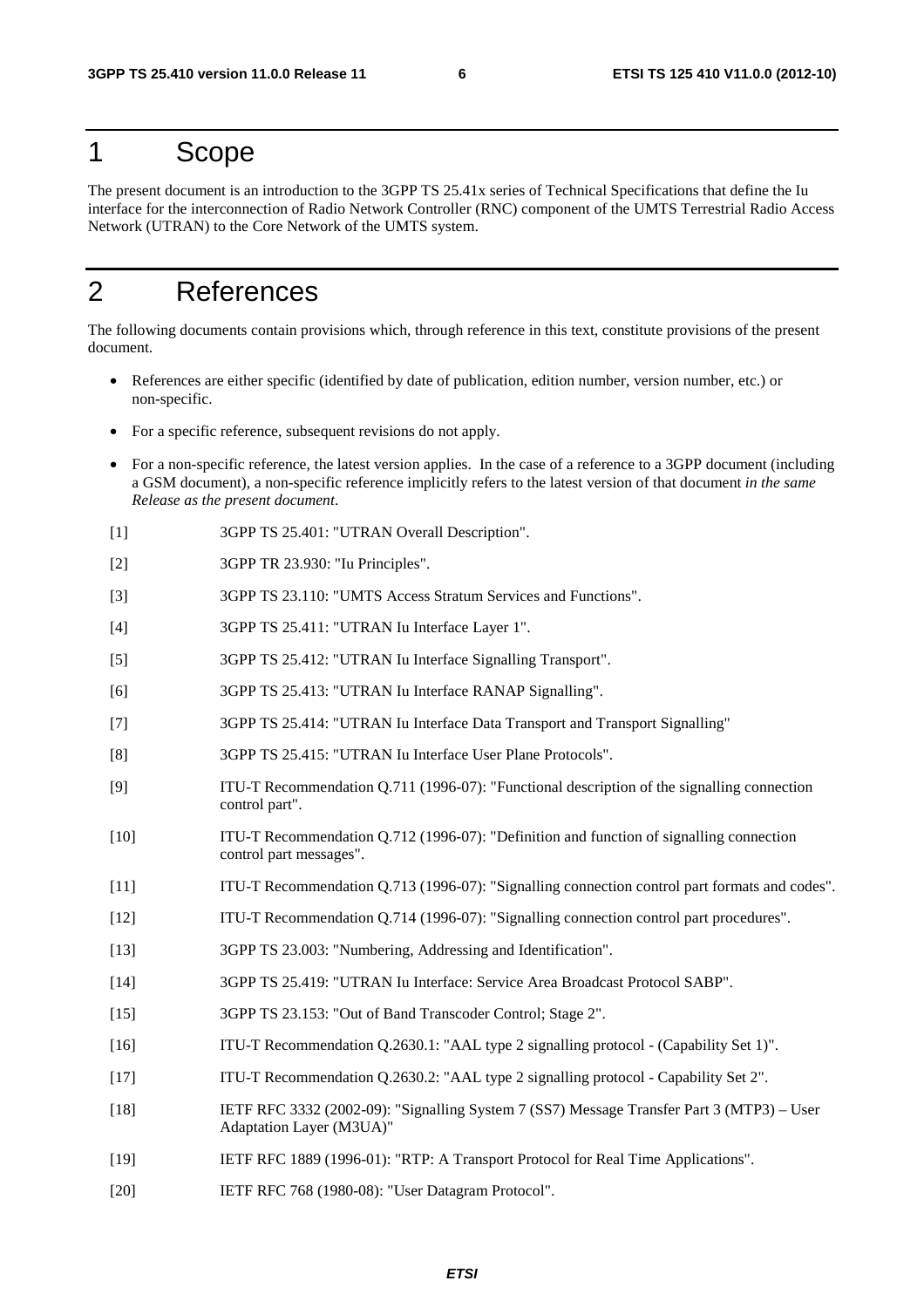| $[21]$ | IETF RFC 793 (1981-09): "TCP, Transmission Control Protocol". |
|--------|---------------------------------------------------------------|
|        |                                                               |

- [22] **IETF RFC 791 (1981-09): "Internet Protocol".**
- [23] Void
- [24] Void
- [25] 3GPP TS 23.236: "Intra-domain connection of Radio Access Network (RAN) nodes to multiple Core Network (CN) nodes".
- [26] 3GPP TS 23.251: "Network sharing; Architecture and functional description".
- [27] 3GPP TS23.246: Multimedia Broadcast/Multicast Service (MBMS) Architecture and functional description
- [28] 3GPP TS 25.346: 'Introduction of the Multimedia Broadcast Multicast Service (MBMS) in the Radio Access Network (RAN); Stage 2'.
- [29] 3GPP TS 23.060: "General Packet Radio Service (GPRS); Service description; Stage 2".
- [30] 3GPP TS 37.320: "Universal Terrestrial Radio Access (UTRA) and Evolved Universal Terrestrial Radio Access (E-UTRA); Radio measurement collection for Minimization of Drive Tests (MDT); Overall description; Stage 2".

# 3 Definitions and abbreviations

### 3.1 Definitions

For the purposes of the present document, the terms and definitions given in TS 25.401 [1] apply.

#### **MBMS related terms and definitions:**

**MBMS bearer service**: as defined in TS 23.246 [27].

**MBMS RAB**: as defined in TS 25.346 [28].

**MBMS Iu signalling connection**: as defined in TS 25.346 [28].

**MBMS session start**: as defined in TS 25.346 [28].

# 3.2 Abbreviations

For the purposes of the present document, the following abbreviations apply:

| 3G-MSC        | 3 <sup>rd</sup> Generation Mobile Switching Centre   |
|---------------|------------------------------------------------------|
| 3G-SGSN       | 3 <sup>rd</sup> Generation Serving GPRS Support Node |
| AAL           | <b>ATM</b> Adaptation Layer                          |
| <b>ATM</b>    | Asynchronous Transfer Mode                           |
| BC.           | <b>Broadcast</b>                                     |
| <b>BSSMAP</b> | Base Station Subsystem Management Application Part   |
| <b>CBS</b>    | Cell Broadcast Service                               |
| <sub>CC</sub> | <b>Connection Confirm</b>                            |
| <b>CN</b>     | Core Network                                         |
| CR.           | <b>Connection Release</b>                            |
| <b>CREF</b>   | <b>Connection Refusal</b>                            |
| CS.           | Circuit Switched                                     |
| <b>GT</b>     | Global Title                                         |
| GTP-U         | <b>GPRS</b> Tunnelling Protocol                      |
| <b>GWCN</b>   | Gateway Core Network                                 |
| <b>IMSI</b>   | International Mobile Subscriber Identity             |
| <b>IP</b>     | <b>Internet Protocol</b>                             |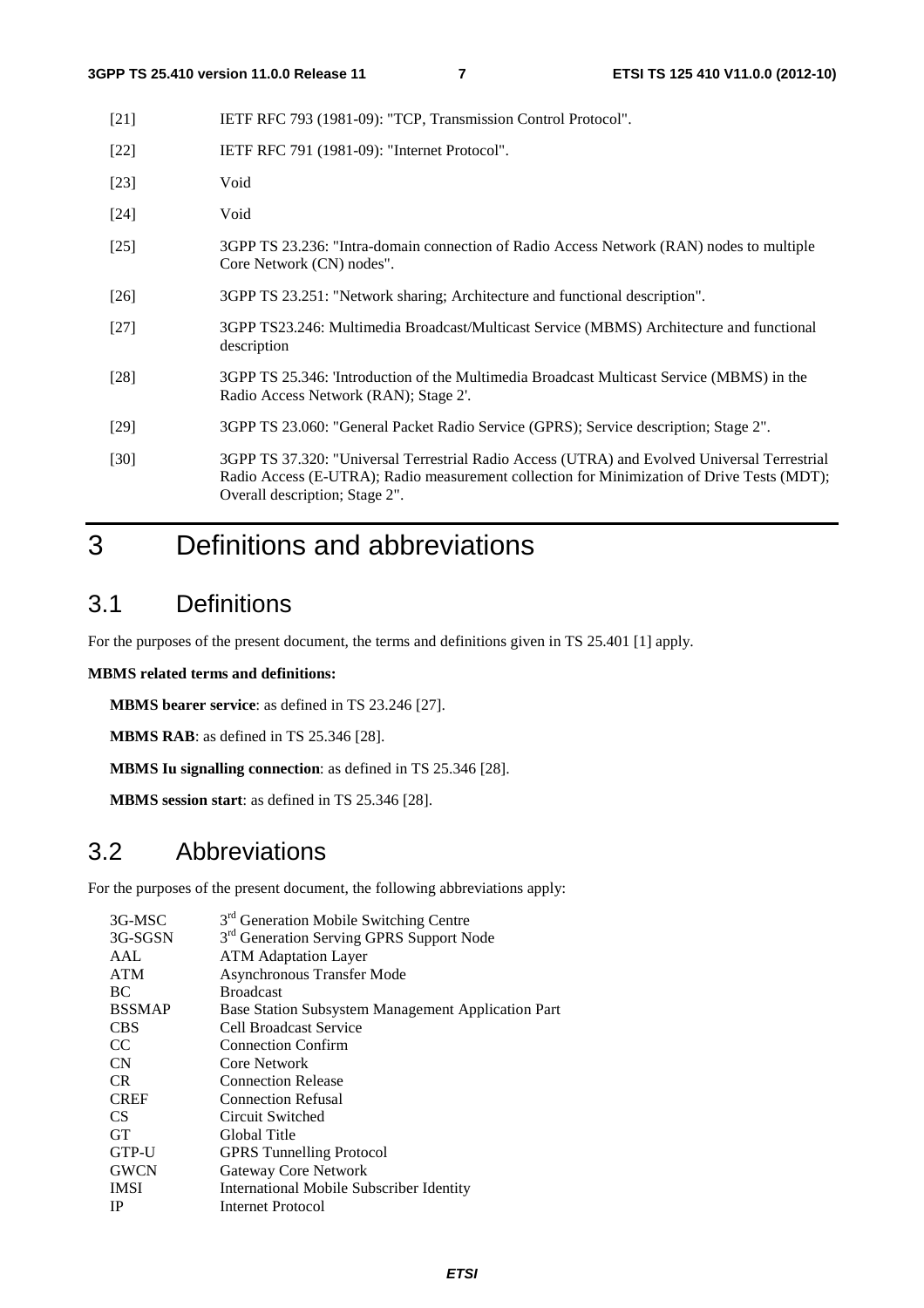| <b>ISDN</b>  | <b>Integrated Services Digital Network</b>   |  |  |
|--------------|----------------------------------------------|--|--|
| LA           | <b>Location Area</b>                         |  |  |
| M3UA         | MTP3 User Adaptation Layer                   |  |  |
| <b>MBMS</b>  | Multimedia Broadcast Multicast Service       |  |  |
| MDT          | Minimization of Drive-Tests                  |  |  |
| MOCN         | Multi Operator Core Network                  |  |  |
| NAS          | Non Access Stratum                           |  |  |
| <b>NACC</b>  | Network Assisted Cell Change                 |  |  |
| <b>NNSF</b>  | <b>NAS Node Selection Function</b>           |  |  |
| 0&M          | <b>Operation and Maintenance</b>             |  |  |
| PLMN         | <b>Public Land Mobile Network</b>            |  |  |
| PS           | Packet Switched                              |  |  |
| <b>PSTN</b>  | Public Switched Telephone Network            |  |  |
| <b>PVC</b>   | Permanent Virtual Circuit                    |  |  |
| QoS          | Quality of Service                           |  |  |
| RA           | Routing Area                                 |  |  |
| <b>RAB</b>   | Radio Access Bearer                          |  |  |
| <b>RANAP</b> | Radio Access Network Application Part        |  |  |
| RIM          | <b>RAN</b> Information Management            |  |  |
| <b>RLP</b>   | Radio Link Protocol                          |  |  |
| <b>RNC</b>   | Radio Network Controller                     |  |  |
| <b>RNL</b>   | Radio Network Layer                          |  |  |
| RRC          | Radio Resource Control                       |  |  |
| <b>RTCP</b>  | Real Time Control Protocol                   |  |  |
| RTP          | Real Time Protocol                           |  |  |
| <b>SA</b>    | Service Area                                 |  |  |
| SABP         | Service Area Broadcast Protocol              |  |  |
| SAP          | <b>Service Access Point</b>                  |  |  |
| SCCP         | <b>Signalling Connection Control Part</b>    |  |  |
| <b>SIPTO</b> | <b>Selected IP Traffic Offload</b>           |  |  |
| <b>SCTP</b>  | <b>Stream Control Transmission Protocol</b>  |  |  |
| SNA          | <b>Shared Network Area</b>                   |  |  |
| <b>SPC</b>   | <b>Signalling Point Code</b>                 |  |  |
| <b>SRNS</b>  | Serving Radio Network Subsystem              |  |  |
| SSN          | Sub-System Number                            |  |  |
| <b>SVC</b>   | <b>Switched Virtual Circuit</b>              |  |  |
| <b>TCP</b>   | <b>Transmission Control Protocol</b>         |  |  |
| UE           | User Equipment                               |  |  |
| <b>UDP</b>   | <b>User Datagram Protocol</b>                |  |  |
| UP           | <b>User Plane</b>                            |  |  |
| <b>URA</b>   | <b>UTRAN Registration Area</b>               |  |  |
| <b>UTRAN</b> | <b>UMTS Terrestrial Radio Access Network</b> |  |  |
| VC           | Virtual Circuit                              |  |  |

# 3.3 Specification Notations

For the purposes of the present document, the following notations apply:

| Procedure | When referring to a procedure in the specification the Procedure Name is written with the first<br>letters in each word in upper case characters followed by the word "procedure", e.g. Radio<br>Network Layer procedures.   |
|-----------|------------------------------------------------------------------------------------------------------------------------------------------------------------------------------------------------------------------------------|
| Message   | When referring to a message in the specification the MESSAGE NAME is written with all letters<br>in upper case characters followed by the word "message", e.g. RADIO LINK SETUP REQUEST<br>message.                          |
| Frame     | When referring to a control or data frame in the specification the CONTROL/DATA FRAME<br>NAME is written with all letters in upper case characters followed by the words "control/data"<br>frame", e.g. DCH transport frame. |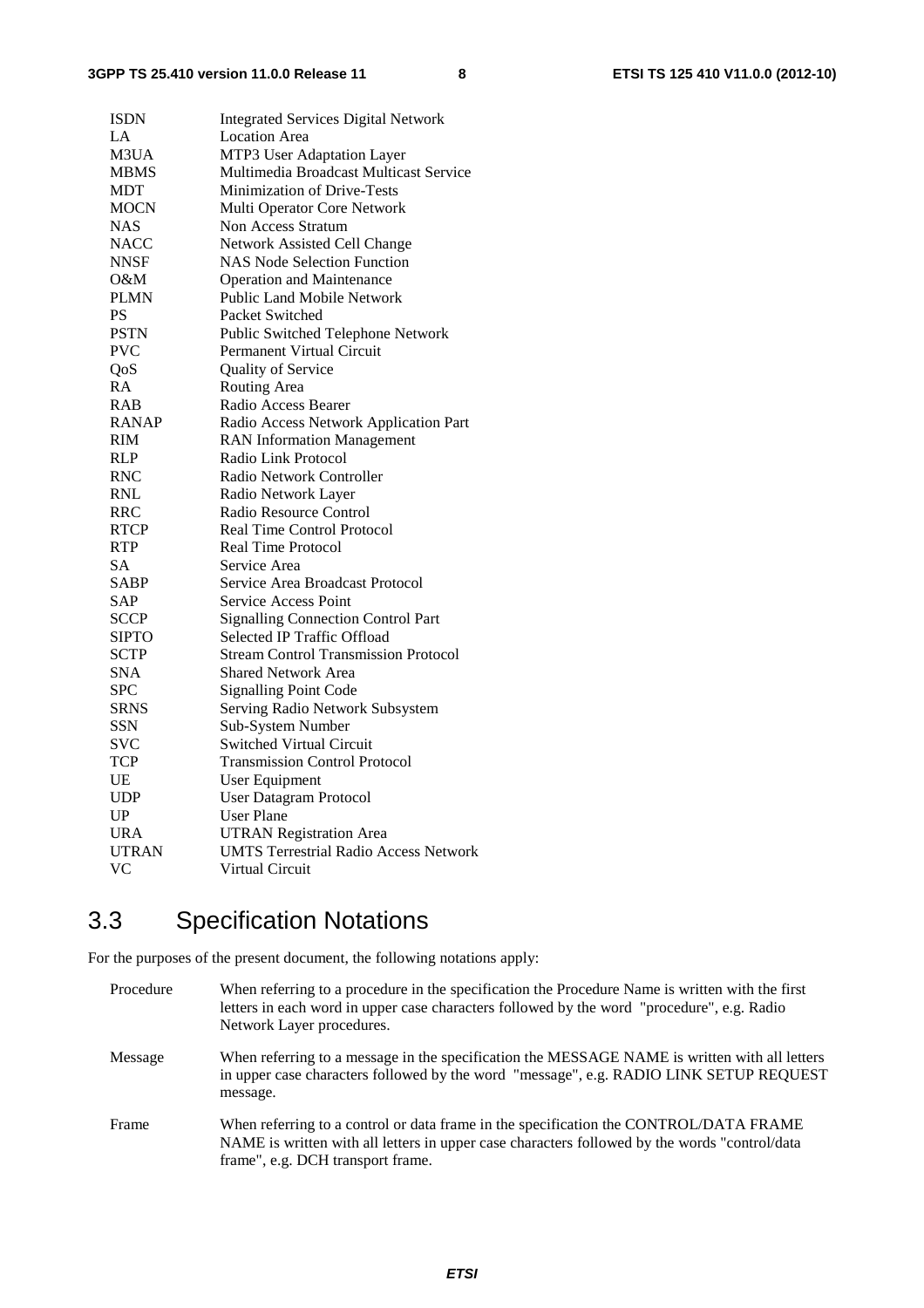# 4 General Aspects

### 4.1 UTRAN Architecture

#### 4.1.1 Iu Interface Architecture

The overall UMTS architecture and UTRAN architectures are described in TS 25.401 [1]. This subclause specifies only the architecture of the Iu interface, and shall not constrain the network architecture of either Core or Radio Access **Networks**.

The  $I_{\text{u}}$  interface is specified at the boundary between the Core Network and UTRAN. Figure 4.1 depicts the logical division of the  $I_u$  interface. From the Iu perspective, the UTRAN access point is an RNC.



**Iu Interface**

![](_page_9_Figure_10.jpeg)

The Iu interface towards the PS-domain of the core network is called Iu-PS, and the Iu interface towards the CS-domain is called Iu-CS. The differences between Iu-CS and Iu-PS are treated elsewhere in the present document. The Iu interface to the Broadcast domain is called Iu-BC.

There shall not be more than one Iu interface (Iu-PS) towards the PS-domain from any one RNC– except where the NNSF is used, see subclause 4.1.3, or in MOCN configuration – see TS 23.251 [26]. Each RNC shall not have more than one Iu interface (Iu-CS) towards its default CN node within the CS domain, but may also have further Iu interfaces (Iu-CS) towards other CN nodes within the CS domain. (See [6] for definition of Default CN node.) These further Iu interfaces (Iu-CS) shall only be used as a result of intra-MSC inter-system handover or SRNS relocation, in the case the anchor CN node directly connects to the target RNC. There may also be more than one Iu interface towards the CS-Domain if the NNSF is used – see subclause 4.1.3, or in MOCN configuration – see TS 23.251 [26]. There shall not be more than one Iu interface (Iu-BC) from an RNC towards the Broadcast domain.

In the separated core network architecture, this means that there shall be separate signalling and user data connections towards the PS and CS domains – this applies in both transport and radio network layers.

In the combined architecture, there shall be separate connections in the user plane towards the PS and CS domains (in both transport and radio network layers). In the control plane, there shall be separate SCCP connections to the two logical domains.

In either architecture, there can be several RNCs within UTRAN and so UTRAN may have several  $I<sub>u</sub>$  access points towards the Core Network. As a minimum, each Iu access point (in UTRAN or CN) shall independently fulfil the requirements of the relevant Iu specifications (25.41x series – see clause 7).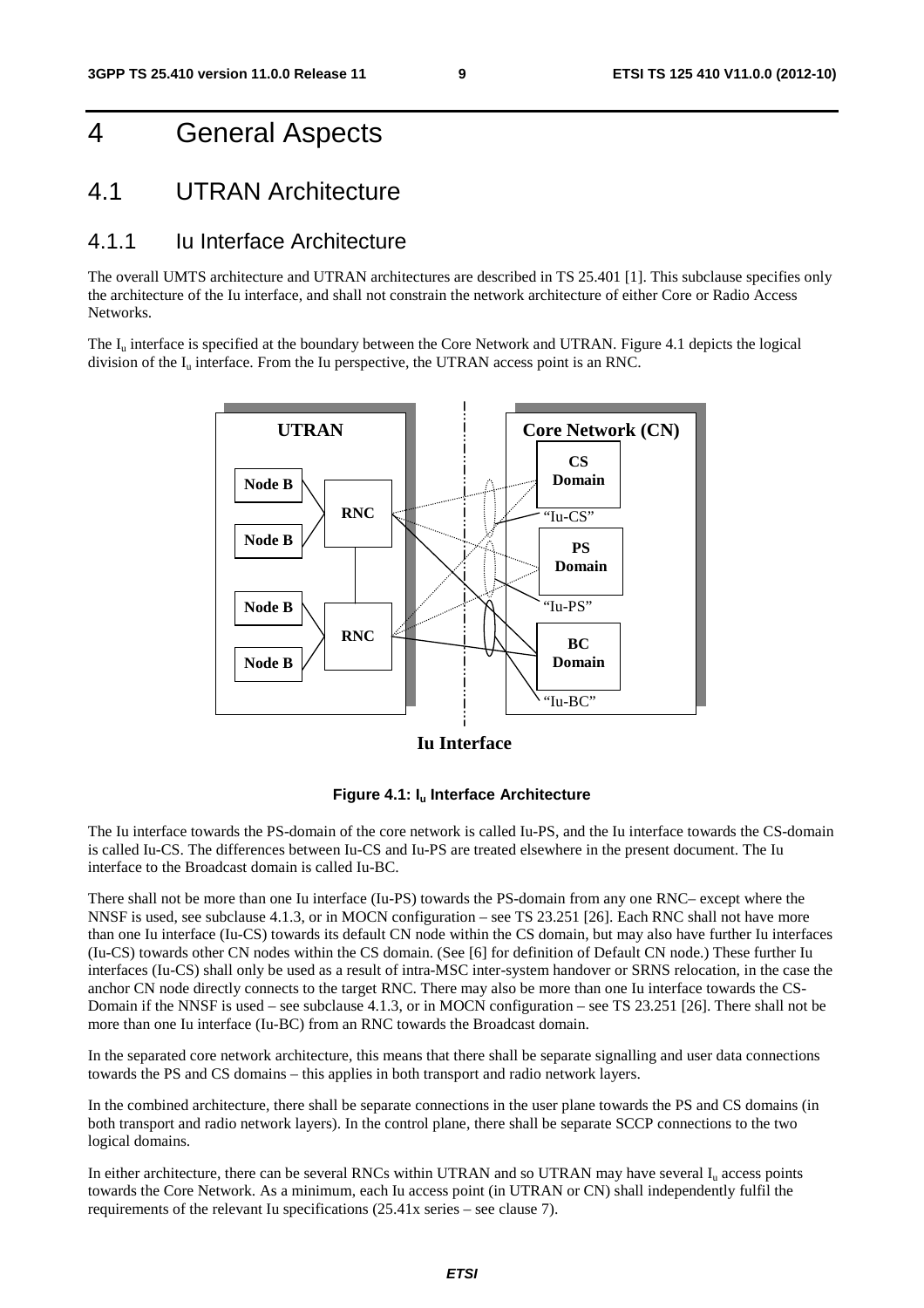#### 4.1.2 Iu connection principles

The Iu interface has a hierarchical architecture where one higher layer entity controls several lower layer entities. The hierarchy for the CN - UTRAN signalling connection end points is described below:

- Each CN Access Point may be connected to one or more UTRAN Access Points.
- For the PS domain, each UTRAN Access Point shall not be connected to more than one CN Access Point except where the NNSF is used, see subclause 4.1.3, or when RNC is shared in MOCN configuration..
- For the CS domain, each UTRAN Access Point may be connected to one or more CN Access Points.
- For the BC domain, each UTRAN Access Point may be connected to one CN Access Point only.

#### 4.1.3 Implementation of the NAS Node Selection Function

The optional NAS Node Selection Function (NNSF) is described in TS 23.236 [25].

If the NAS Node Selection Function is used by an RNC:

There may be more than one Iu interface (Iu-CS) towards the CS domain and/or more than one Iu interface (Iu-PS) towards the PS-domain from this RNC.

#### 4.1.4 Implementation of MOCN configuration support

The MOCN configuration is described in TS 23.251 [26]. When the RNC is shared in MOCN configuration:

- There may be more than one Iu interface (Iu-CS) towards the CS domain of different CN operators and/or more than one Iu interface (Iu-PS) towards the PS-domain of different CN operators from this RNC.
- The MOCN Rerouting Function shall be supported.

# 4.2 I<sub>u</sub> Interface General Principles

From a UTRAN perspective, maximising the commonality of the various protocols that flow on the Iu interface is desirable. This means at the minimum that:

- A common set of radio access bearer services will be offered by UTRAN to the Core Network nodes, regardless of their type (e.g. 3G-MSC or 3G-SGSN).

There will be a common functional split between UTRAN and the Core Network nodes, regardless of their type (e.g. 3G-MSC or 3G-SGSN).

Signalling in the radio network control plane shall not depend on the specific choice of transport layers.

### 4.3 I<sub>u</sub> Interface Specification Objectives

The following objectives are partly derived from TR 23.930 [2].

The  $I_{\rm u}$  interface shall be specified such that it can support:

- the interconnection of RNCs with Core Network Access Points within a single PLMN, and within several PLMNs in case of network sharing, as described in TS 23.251 [26].
- the interconnection of RNCs with Core Network Access Points irrespective of the manufacturer of any of the elements.
- all UMTS services.

The  $I<sub>u</sub>$  interface shall facilitate the use of the same RNC, MSC or SGSN in all PLMNs.

The  $I_{\text{u}}$  interface shall facilitate the sharing of transport technology between Iu-PS and Iu-BC.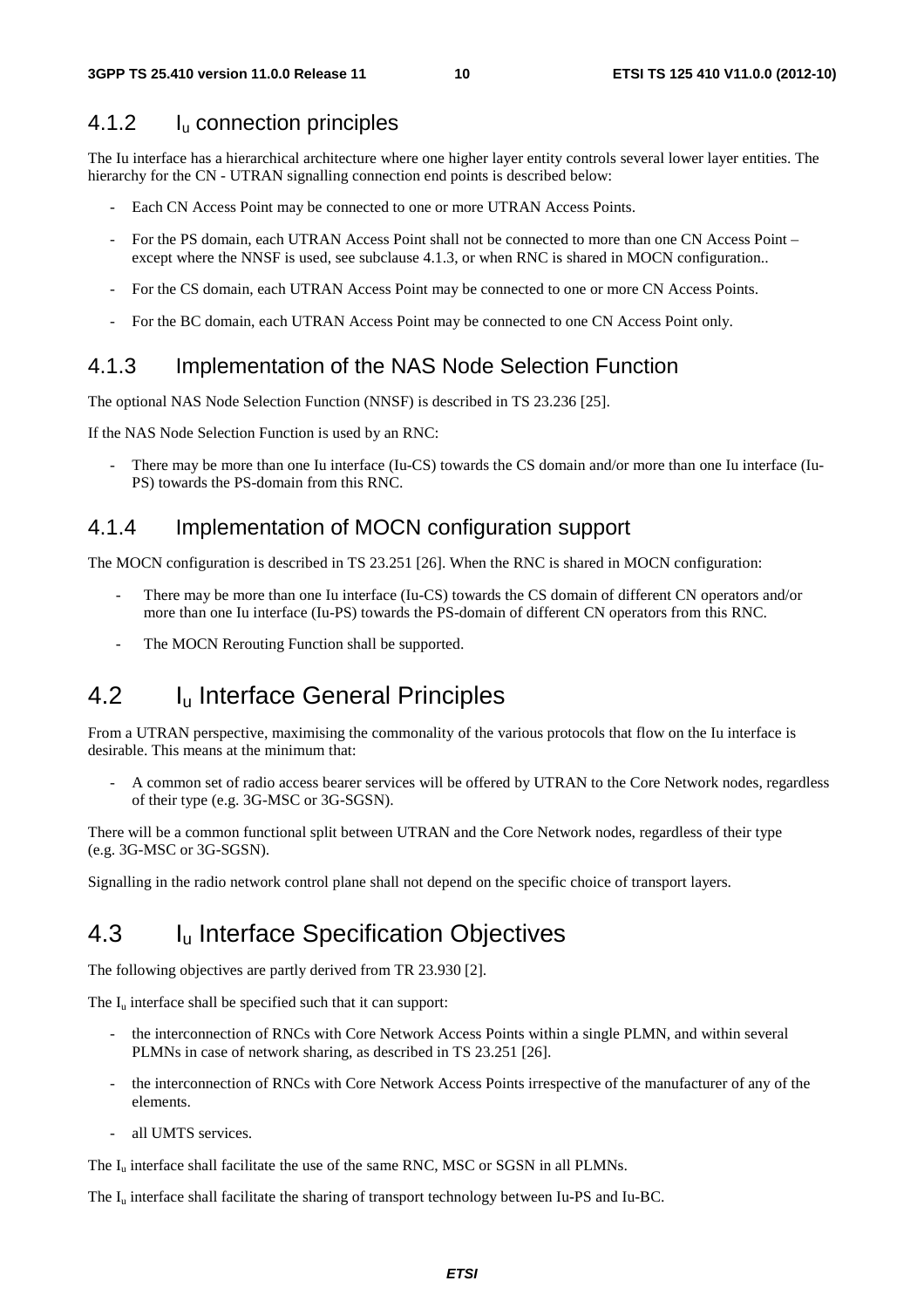The I<sub>u</sub> interface shall allow interworking to the GSM Core Network.

Independence between the protocol layers and between control and user planes shall be maintained on the Iu interface.

The I<sub>u</sub> interface shall allow independent evolution of technologies within the Core, Radio Access and Transport Networks.

The  $I_u$  interface shall allow separate evolution of O&M facilities.

The  $I_{\text{u}}$  interface shall be standardised as an open and multi-vendor interface.

The Iu interface specifications shall facilitate the migration of some services from the CS-domain to the PS-domain. In particular, the RANAP protocol shall be common to both PS and CS domains, and the  $I<sub>u</sub>$  user plane protocol(s) shall be independent of the core network domain (PS or CS), except where a specific feature is only required for one domain.

# 4.4 I<sub>u</sub> Interface Capabilities

The following capabilities are derived from the requirements described in TR 23.930 [2].

The  $I_{\nu}$  interface supports:

- procedures to establish, maintain and release Radio Access Bearers;
- procedures to perform SRNS relocation, intra-system handover, inter-system handover and inter-system change;
- procedures to support the Cell Broadcast service;
- a set of general procedures, not related to a specific UE;
- the separation of each UE on the protocol level for user specific signalling management;
- the transfer of NAS signalling messages between UE and CN;
- location services by transferring requests from the CN to UTRAN, and location information from UTRAN to CN. The location information may comprise a geographical area identifier or global co-ordinates with uncertainty parameters;
- simultaneous access to multiple CN domains for a single UE;
- mechanisms for resource reservation for packet data streams;
- procedures to support MBMS bearer services;
- mechanisms to support SIPTO at Iu-PS for a specific UE (optional).

### 4.5 Iu Interface Characteristics

#### 4.5.1 Use of Transport Network User Plane as Signalling Bearer

4.5.1.1 Use of SCCP

#### 4.5.1.1.1 General

The SCCP (ITU-T Rec. Q.711 [9] /ITU-T Rec. Q.712 [10]/ITU-T Rec. Q.713 [11]/ITU-T Rec. Q.714 [12]) is used to support signalling messages between the CNs and the RNC. One user function of the SCCP, called Radio Access Network Application Part (RANAP), is defined. The RANAP uses one SCCP signalling connection per active UE and CN for the transfer of layer 3 messages. RANAP also uses one SCCP signalling connection per MBMS bearer service.

Both connectionless and connection-oriented procedures are used to support the RANAP. TS 25.413 [6] explains whether connection oriented or connectionless services should be used for each layer 3 procedure.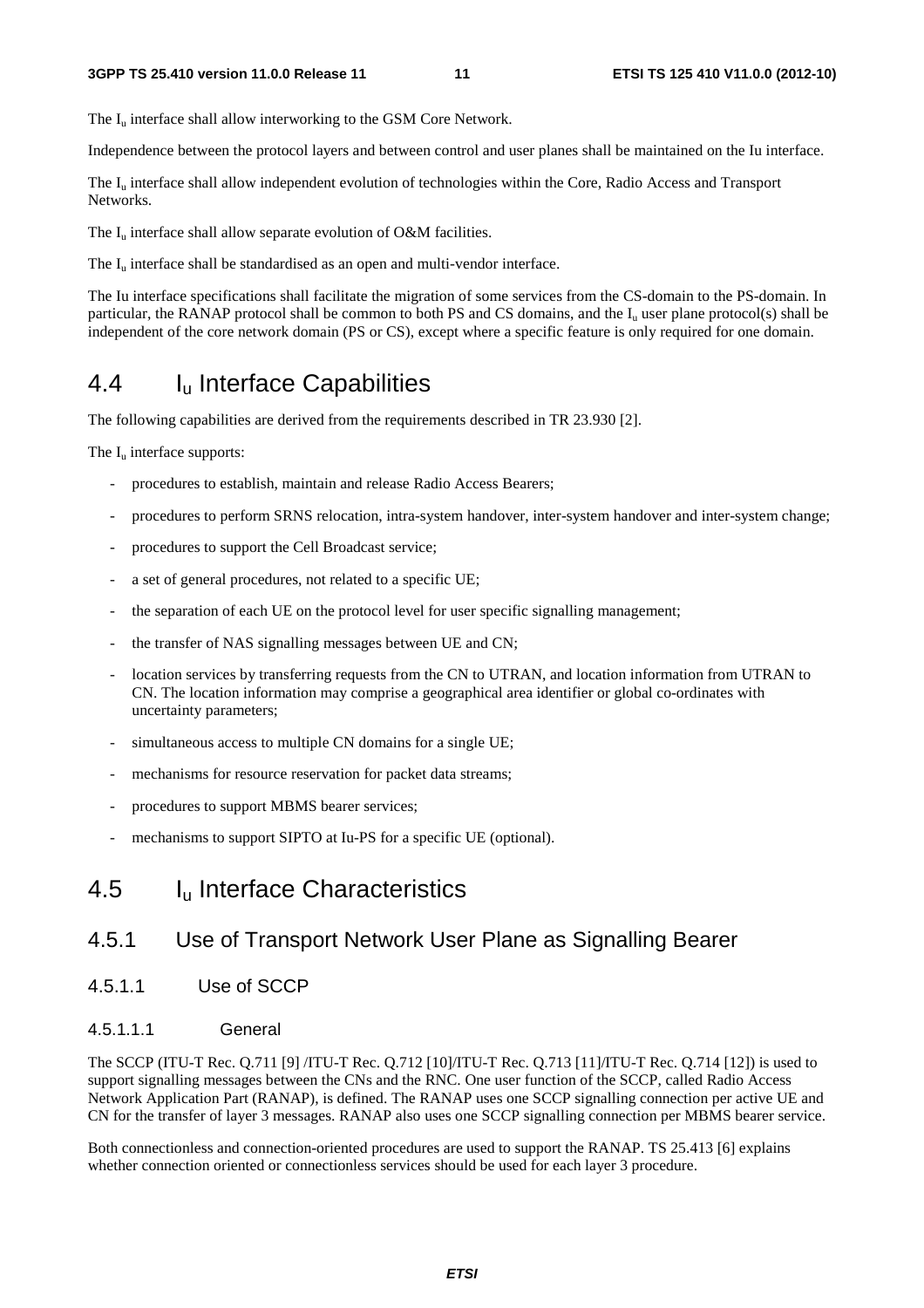RANAP may use SSN, SPC and/or GT and any combination of them as addressing schemes for the SCCP. Which of the available addressing scheme to use for the SCCP is an operator matter.

When GT addressing is utilised, the following settings shall be used:

- SSN Indicator  $= 1$  (RANAP SSN as defined in TS 23.003 [13] shall always be included).
- Global Title Indicator = 0100 (GT includes translation type, numbering plan, encoding scheme and nature of address indicator).
- Translation Type  $= 0000 0000$  (not used).
- Numbering Plan =  $0001$  (E.163/4).
- Nature of Address Indicator =  $000\,0100$  (International Significant Number).
- Encoding Scheme  $= 0001$  or 0010 (BCD, odd or even).
- Routing indicator =  $0$  or 1 (route on GT or PC/SSN).

When used, the GT shall be the E.164 address of the relevant node.

The following subclauses describe the use of SCCP connections for RANAP transactions. Subclause 4.5.1.2 describes the connection establishment procedures. Subclause 4.5.1.3 describes the connection release procedures. Subclause 4.5.1.4 describes abnormal conditions.

#### 4.5.1.1.2 SCCP Connection Establishment procedure

A new SCCP connection is established when information related to the communication between a UE and the network has to be exchanged between RNC and CN, and no SCCP connection exists between the CN and the RNC involved, for the concerned UE. A new SCCP connection is also established for MBMS service purpose between the RNC and CN.

Various SCCP connection establishment cases have to be distinguished:

- i) RNC Initiated SCCP Signalling Connection for a UE;
- ii) CN Initiated SCCP Signalling Connection for a UE;
- iii) CN Initiated SCCP Signalling Connection for an MBMS Service.

The above cases are the only cases currently identified for SCCP connection establishment. Others may emerge in the future.

#### 4.5.1.1.2.1 Establishment procedure in case i

The SCCP signalling connection establishment is initiated, by the RNC, at the reception of the first layer 3 non access stratum message from the UE and at the execution of the enhanced relocation.

#### **Initiation**

The RNC sends SCCP CONNECTION REQUEST message to the Core Network. A RANAP message shall be included in the user data field of the SCCP CONNECTION REQUEST message when the RANAP message size is less than or equal to the maximum size of the user data field in the SCCP CONNECTION REQUEST message. When the RANAP message is longer than the maximum size, the user data field shall not be included in the SCCP CONNECTION REQUEST message.

If the Core Network receives an SCCP CONNECTION REQUEST message for a UE for which an SCCP connection already exists, or if the Core Network receives an SCCP CONNECTION REQUEST message that does not include a user data field, and later finds out that the SCCP CONNECTION REQUEST message was for a UE for which an SCCP connection already exists, the Core Network shall ensure that the new SCCP connection and the already existing SCCP connection are for the same UE, e.g. by security functions, and if so, release the already existing SCCP connection via the normal Iu Release procedure and all UTRAN resources allocated to it.

#### **Termination**

**- successful outcome**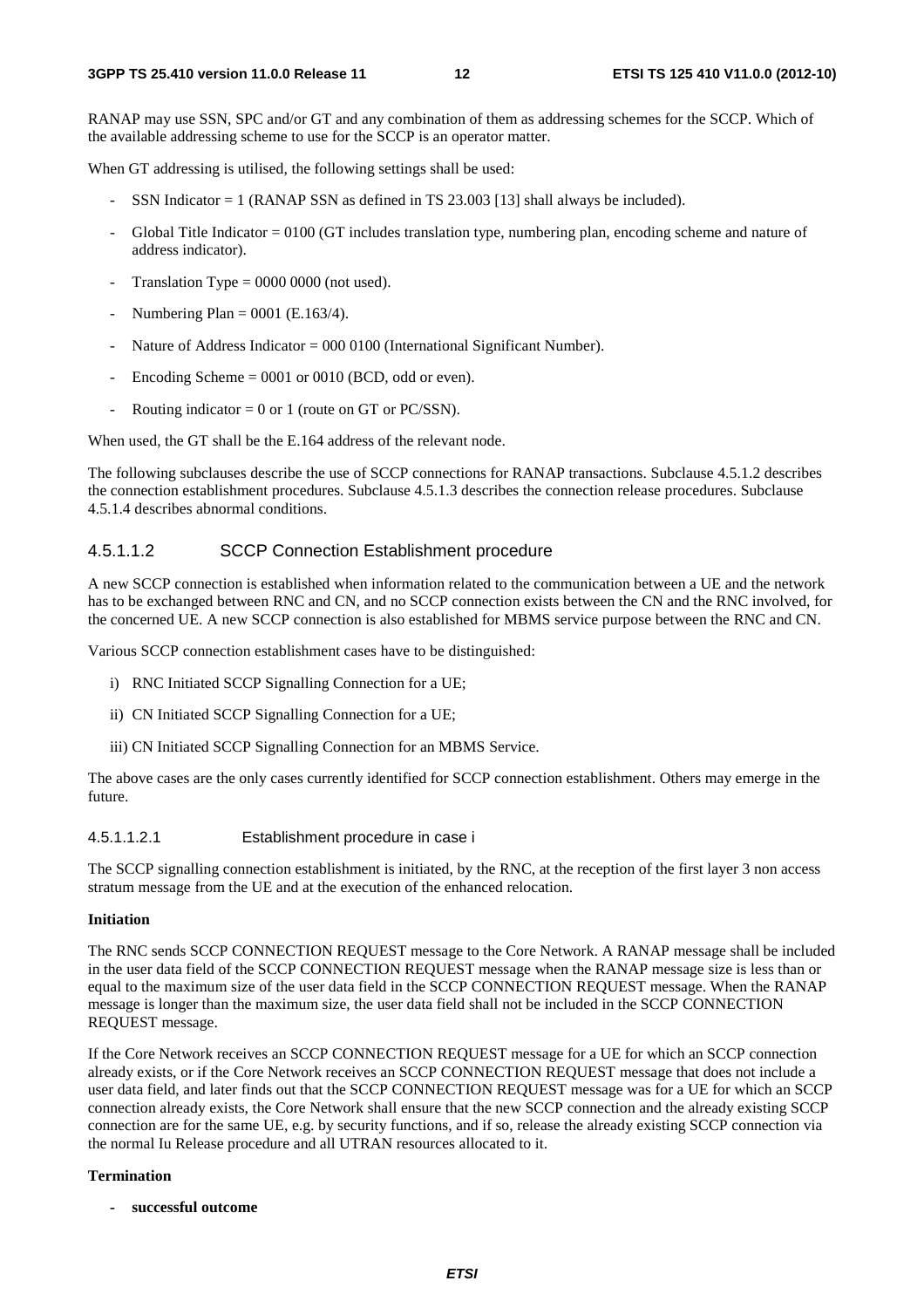- The SCCP CONNECTION CONFIRM message, which may optionally contain a connection oriented RANAP message in the user data field, is returned to the RNC.
- **unsuccessful outcome** 
	- If the SCCP signalling connection establishment fails, an SCCP CONNECTION REFUSAL message will be sent back to the RNC. This message may contain a RANAP message in the user data field.

For more information on how the RANAP procedures Initial UE Message and Enhanced Relocation Complete are handled, please see the elementary procedures Initial UE Message and Enhanced Relocation Complete in TS 25.413 [6].

> RNC CN CR  ${SSN=RANAP, a1=x, RANAP message or no user data}$ CC {a1=y,a2=x, RANAP message or no user data} <----------------------------------------- or CREF{a2=x, RANAP message or no user data} <----------------------------------------- a1 = source local reference, a2 = destination local reference,  $x =$  SCCP connection reference at the RNC, y = SCCP connection reference at the CN.

![](_page_13_Figure_8.jpeg)

4.5.1.1.2.2 Establishment procedure in case ii

The SCCP signalling connection establishment is initiated, by the Core Network, in connection with performing a Relocation.

#### **Initiation**

The Core Network initiates the connection establishment by sending an SCCP CONNECTION REQUEST message to the RNC. Optionally, a RANAP message may be included in the user data field of the SCCP CONNECTION REQUEST message.

#### **Termination**

- **successful outcome** 
	- The SCCP CONNECTION CONFIRM message, which may optionally contain a connection oriented RANAP message in the user data field, is returned to the Core Network.
- **unsuccessful outcome** 
	- If the SCCP signalling connection establishment fails, an SCCP CONNECTION REFUSAL message will be sent back to the Core Network. This message may contain a RANAP message in the user data field.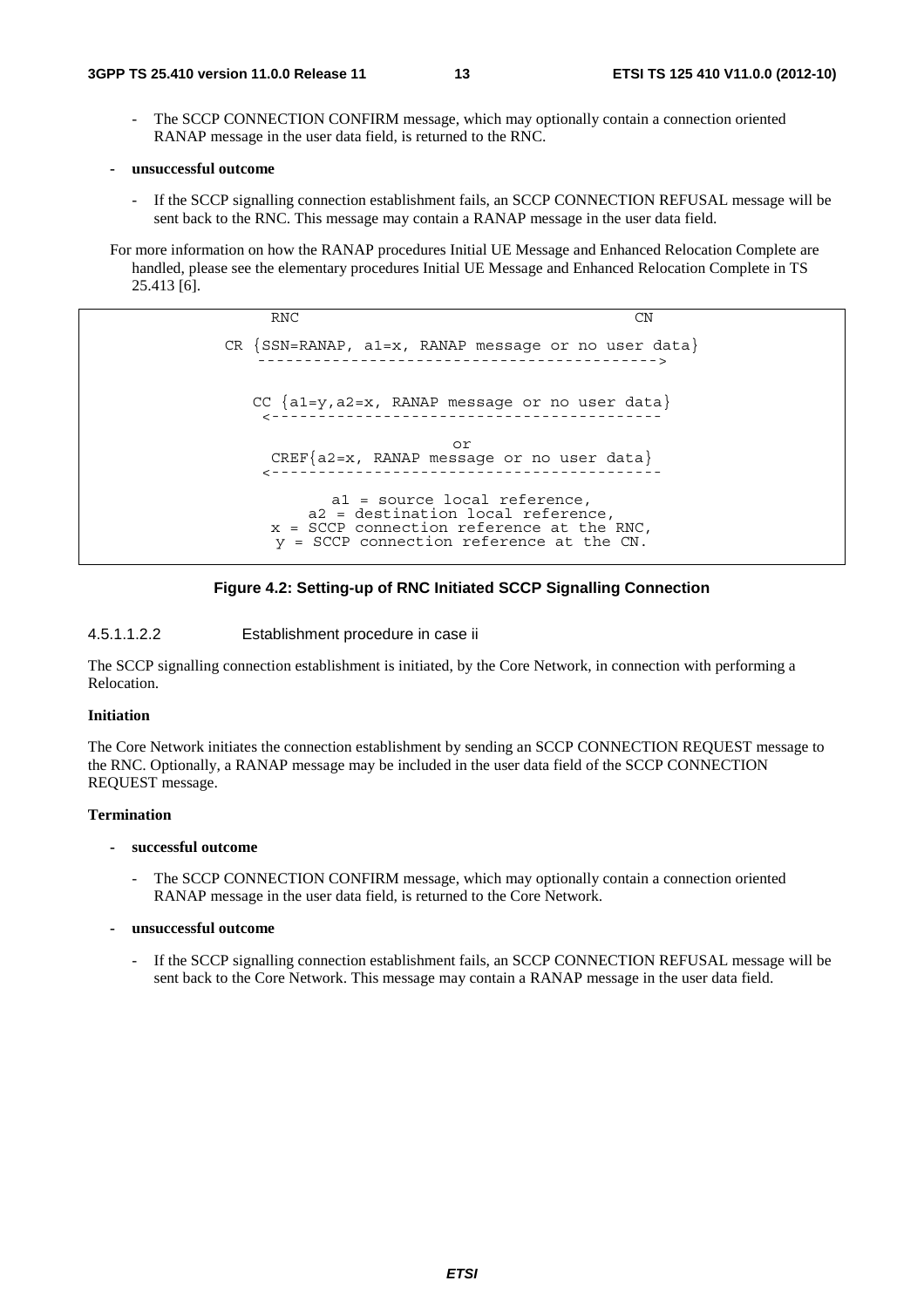```
RNC CN
CR \n{SSN=RANAP, al=y, RANAP message or no user data}CC \{a1=x, a2=y, RANAP message or no user data\}or 
    CREF{a2=y, RANAP message or no user data} 
                      ------------------------------------------> 
          a1 = source local reference, 
        a2 = destination local reference, 
    x = SCCP connection reference at the RNC, 
    y = SCCP connection reference at the CN.
```
#### **Figure 4.3: Setting-up of CN Initiated SCCP Signalling Connection**

#### 4.5.1.1.2.3 Establishment procedure in case iii

The SCCP signalling connection establishment is initiated, by the Core Network, to establish a new SCCP connection between the RNC and the CN for an MBMS service at the start of an MBMS session and when no SCCP connection already exists between the CN and the RNC involved, for the concerned MBMS service.

#### **Initiation**

The Core Network initiates the connection establishment by sending an SCCP CONNECTION REQUEST message to the RNC. Optionally, a RANAP message may be included in the user data field of the SCCP CONNECTION REQUEST message.

#### **Termination**

#### **- successful outcome**

- The SCCP CONNECTION CONFIRM message, which may optionally contain a connection oriented RANAP message in the user data field, is returned to the Core Network.
- **unsuccessful outcome** 
	- If the SCCP signalling connection establishment fails, an SCCP CONNECTION REFUSAL message will be sent back to the Core Network. This message may contain a RANAP message in the user data field.

#### 4.5.1.1.3 SCCP Connection Release procedure

This procedure is always initiated at the Core Network side in normal release case.

An SCCP connection is released when the CN realises that a given signalling connection is no longer required.

The CN sends a SCCP RELEASED message.

The procedure may be initiated at the Core Network side and the RNC side in any abnormal release case.

#### 4.5.1.1.4 General SCCP Abnormal Conditions

If a user-out-of-service information or signalling-point-inaccessible information is received by the RANAP, no new attempt to establish SCCP connections towards the affected point code will be started until the corresponding user-inservice information or signalling-point-accessible information is received.

When a user-out-of-service information or signalling-point-inaccessible is received by the RNC, an optional timer may be started. When the timer expires, all the SCCP connections towards the affected point code will be released. When the user-in-service or signalling-point-accessible is received, the timer is stopped.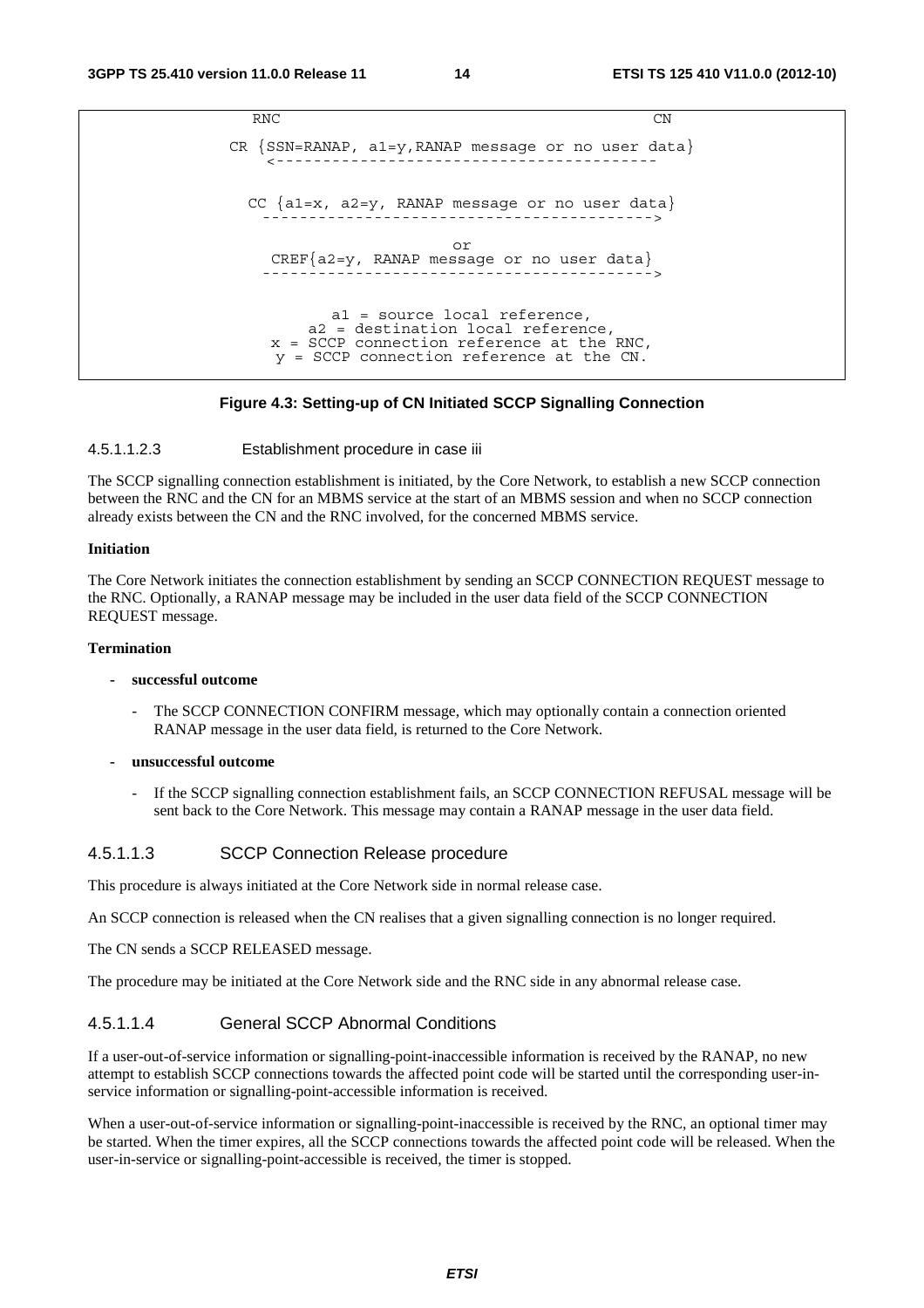If for any reason an SCCP connection is released, the optional timer expires or a connection refusal is received while any of the RANAP procedures are being performed or while a dedicated resource is still allocated, the following actions are taken:

#### **At RNC:**

- Any RNC procedure relating to that connection is abandoned.
- The UTRAN resources allocated to the connection are released.

#### **At Core Network:**

The resources associated with the SCCP connection are cleared as soon as possible.

#### 4.5.1.2 Use of MTP3b

- For a given MSC, the RNC shall be able to access RANAP and ALCAP either under the same MTP3b (IETF RFC 3332 [18]) destination point code, or under different point codes;
- For a given RNC, the MSC shall be able to access RANAP and ALCAP either under the same MTP3b destination point code, or under different point codes.

#### 4.5.2 Use of Transport Network User Plane as User Data Bearer

#### 4.5.2.1 Use of AAL2

In the ATM transport option AAL2 is used as the user data bearer towards the CS domain.

Q.2630.2 is used as the protocol for dynamically setup AAL-2 connections over Iu towards the CS domain. Q.2630.2 adds new optional capabilities to Q.2630.1.

#### 4.5.2.2 Use of GTP-U

GTP-U is used as the user data bearer towards the PS domain.

RANAP Signalling is used to establish, modify and release the GTP-U tunnels towards the PS domain.

#### 4.5.2.3 Use of RTP

RTP/UDP/IP (IETF RFC 1889 [19]/ IETF RFC 768 [20]/ IETF RFC 791[22]) is used as the user data bearer towards the CS domain in the IP transport option. The use of RTCP (IETF RFC 1889 [19]) is optional.

RANAP Signalling is used to establish, modify and release RTP sessions towards the CS domain.

#### 4.5.3 Use of Transport Network User Plane on Iu-BC

TCP/IP (IETF RFC 793[21]/ IETF RFC 791[22]) is used as the bearer for the radio network layer protocol over  $I_{u}$ -BC.

The TCP connection is normally established by the CN using standard TCP procedures.

A new TCP connection is established by the RNC only when there is information (e.g. failure or restart indications) that needs to be sent from RNC to the CN, and there is no existing TCP connection. The RNC shall establish the connection using standard TCP procedures.

The node that established the connection shall release the TCP connection.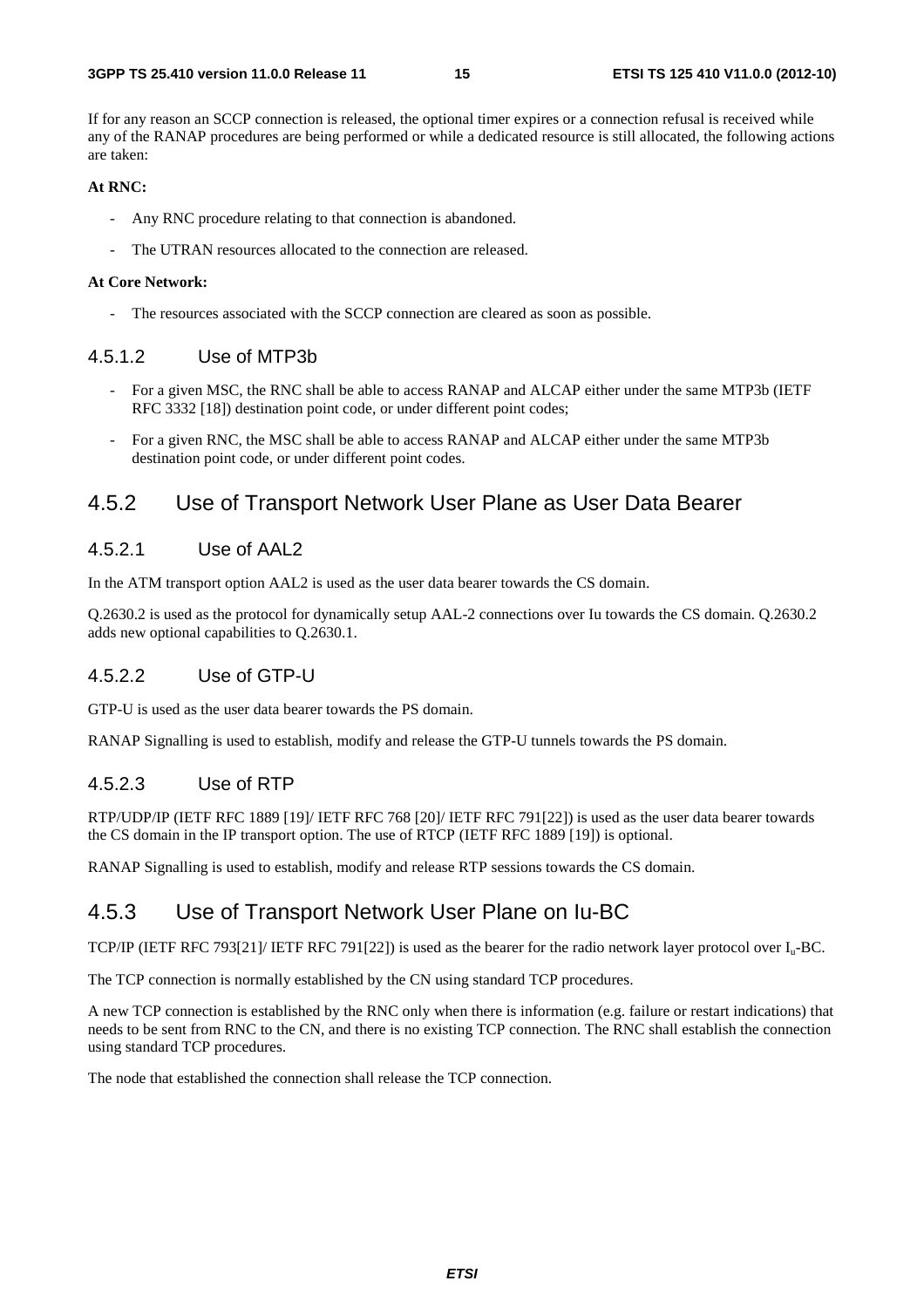# 5 Functions of the  $I_u$  Interface Protocols & Functional Split

# 5.1 General

This subclause defines the functional split between the core network and the UMTS radio access network. In addition, the possible interaction between the functions is defined. The functional split is shown in table 5.1.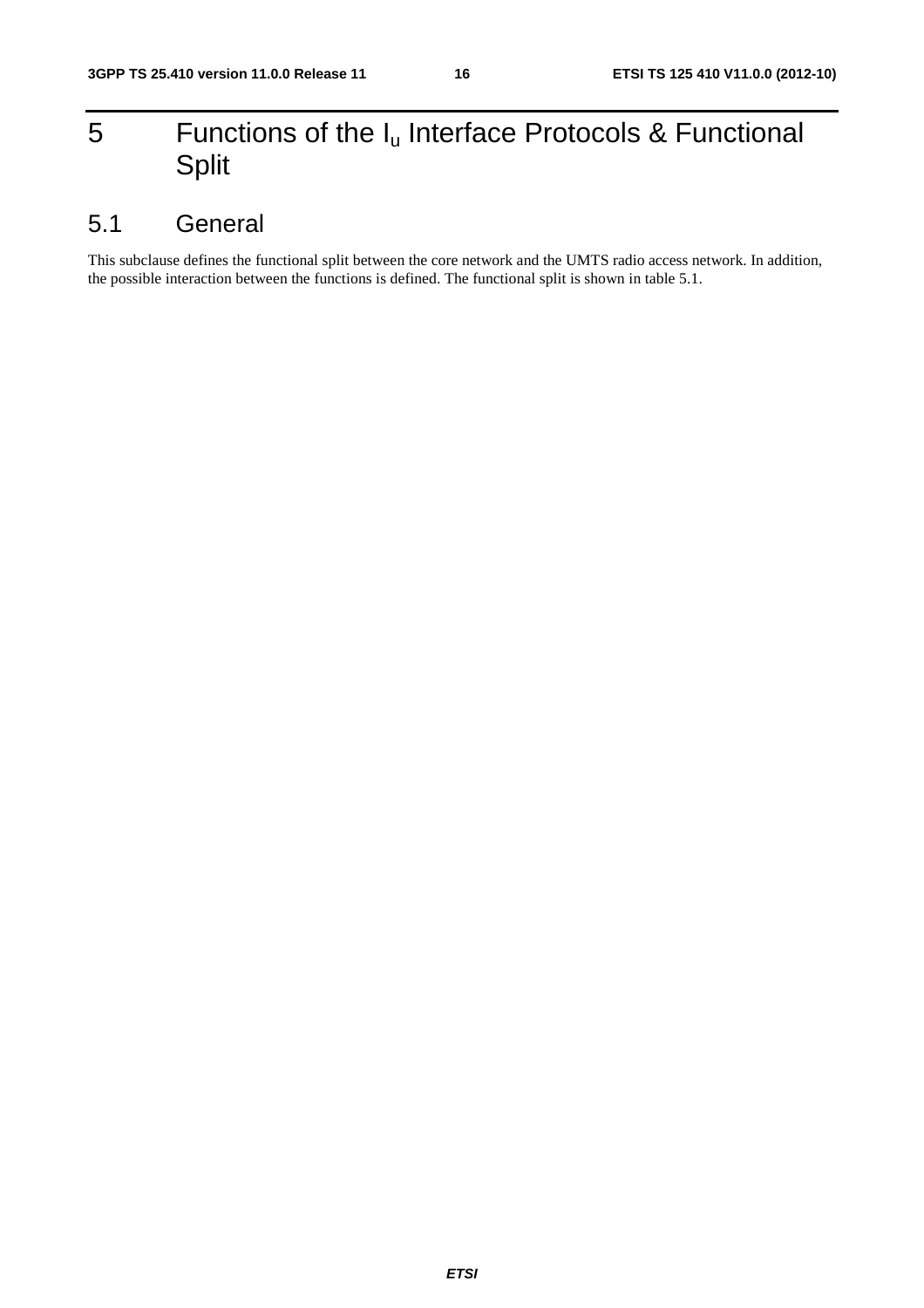| <b>Function</b>                                                                              | <b>UTRAN</b>                 | <b>CN</b>                    |
|----------------------------------------------------------------------------------------------|------------------------------|------------------------------|
| <b>RAB management functions:</b>                                                             |                              |                              |
| RAB establishment, modification and release                                                  |                              | х                            |
| RAB characteristics mapping $I_u$ transmission                                               | $\frac{x}{x}$                |                              |
| bearers                                                                                      |                              |                              |
| RAB characteristics mapping Uu bearers                                                       |                              |                              |
| RAB queuing, pre-emption and priority                                                        | $\frac{X}{X}$                | X                            |
|                                                                                              |                              |                              |
| <b>Radio Resource Management functions:</b>                                                  |                              |                              |
| Radio Resource admission control                                                             | <u>Х</u>                     |                              |
| <b>Broadcast Information</b>                                                                 | $\overline{\mathsf{x}}$      | X                            |
| Iu link Management functions:                                                                |                              |                              |
| I <sub>u</sub> signalling link management                                                    | х                            | Х                            |
| ATM VC management                                                                            | Χ                            | Χ                            |
| AAL2 establish and release                                                                   | $\overline{\mathsf{x}}$      | $\overline{\mathsf{x}}$      |
| AAL5 management                                                                              | $\overline{\mathsf{x}}$      | $\overline{\mathsf{x}}$      |
| GTP-U Tunnels management                                                                     | X                            | Χ                            |
| <b>TCP Management</b>                                                                        | X                            | X                            |
| <b>Buffer Management</b>                                                                     | X                            |                              |
|                                                                                              |                              |                              |
| Iu U-plane (RNL) Management:                                                                 |                              |                              |
| Iu U-plane frame protocol management                                                         |                              | x                            |
| I <sub>u</sub> U-plane frame protocol initialization                                         | Χ                            |                              |
|                                                                                              |                              |                              |
| <b>Mobility management functions:</b>                                                        |                              |                              |
| Location information reporting                                                               | Χ                            | х                            |
| Handover and Relocation                                                                      |                              |                              |
| Inter RNC hard HO, lur not used or not available<br>Serving RNS Relocation (intra/inter MSC) | X<br>$\overline{\mathsf{x}}$ | X<br>$\overline{\mathsf{x}}$ |
| Inter system hard HO (UMTS-GSM)                                                              | $\overline{\mathsf{x}}$      | $\overline{\mathsf{x}}$      |
| Inter system Change (UMTS-GSM)                                                               | X                            | X                            |
| Paging Triggering                                                                            |                              | $\overline{\mathsf{x}}$      |
| <b>GERAN System Information Retrieval</b>                                                    | Χ                            | X                            |
|                                                                                              |                              |                              |
| <b>Security Functions:</b>                                                                   |                              |                              |
| Data confidentiality                                                                         |                              |                              |
| Radio interface ciphering                                                                    | Χ                            |                              |
| Ciphering key management                                                                     |                              | X<br>$\overline{\mathsf{x}}$ |
| User identity confidentiality<br>Data integrity                                              | X                            |                              |
| Integrity checking                                                                           | Χ                            |                              |
| Integrity key management                                                                     |                              | х                            |
|                                                                                              |                              |                              |
| <b>Service and Network Access functions:</b>                                                 |                              |                              |
| CN Signalling data                                                                           | $\frac{X}{X}$                | Χ                            |
| Data Volume Reporting                                                                        |                              |                              |
| <b>UE Tracing</b>                                                                            | X                            | Χ                            |
| <b>MDT</b>                                                                                   | X                            | Χ                            |
| Location reporting                                                                           | Χ                            | X                            |
|                                                                                              |                              |                              |
| I <sub>u</sub> Co-ordination functions:                                                      |                              |                              |
| Paging co-ordination<br>NAS Node Selection Function                                          | Χ<br>$\overline{\mathsf{x}}$ | X                            |
| <b>MOCN Rerouting Function</b>                                                               | Χ                            | х                            |
| SIPTO at lu-PS                                                                               | X                            | X                            |
|                                                                                              |                              |                              |
| <b>MBMS</b> functions                                                                        | Χ                            | Χ                            |
| <b>MBMS RAB Management</b>                                                                   | $\overline{\mathsf{x}}$      | $\overline{\mathsf{x}}$      |
| <b>MBMS UE Linking Function</b>                                                              | $\overline{\mathsf{x}}$      | $\overline{\mathsf{x}}$      |
| <b>MBMS Registration Control Function</b>                                                    | $\overline{\mathsf{x}}$      | $\overline{\mathsf{x}}$      |
| <b>MBMS Enquiry Function</b>                                                                 | Χ                            | X                            |

#### **Table 5.1: Iu interface functional split**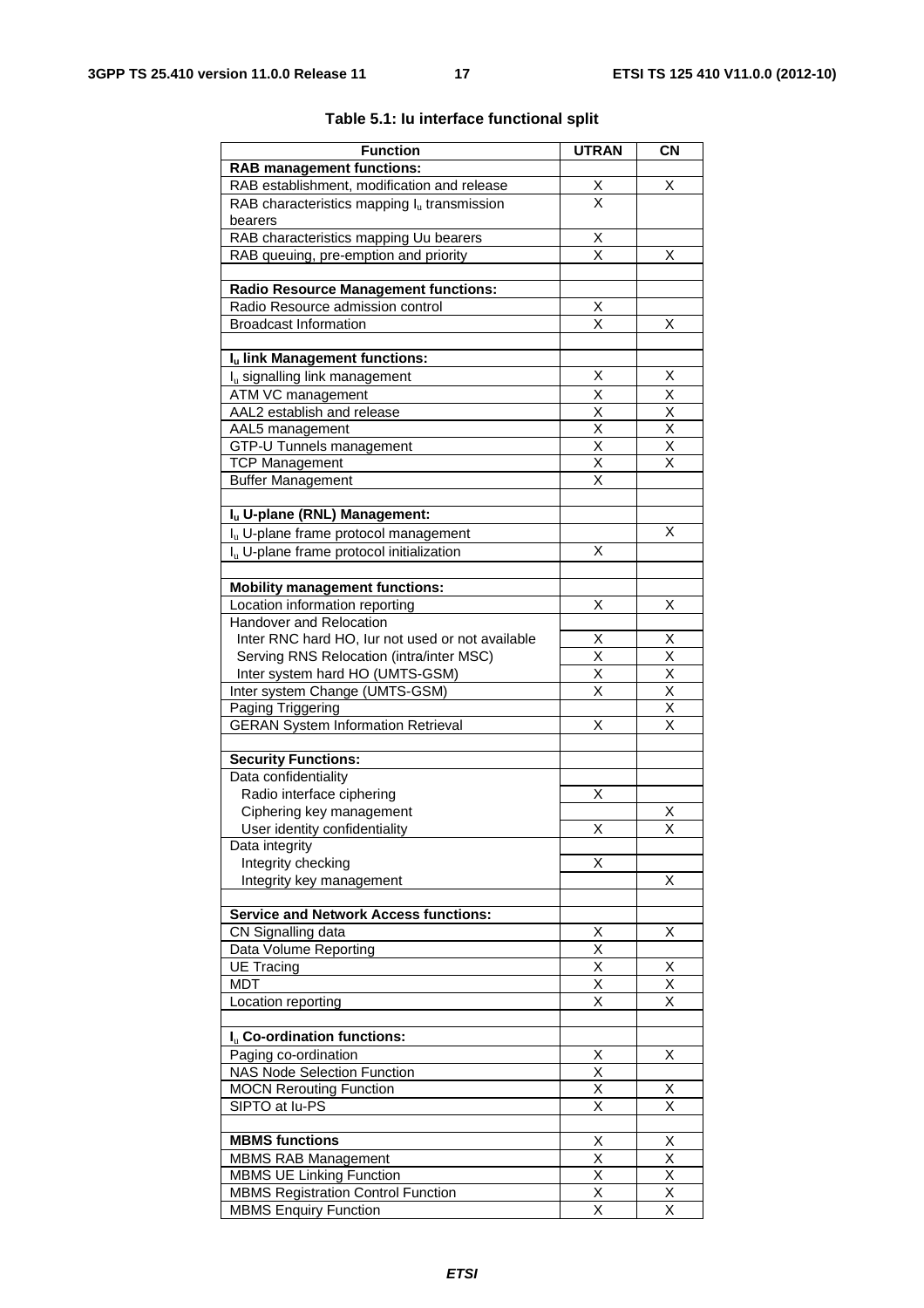### 5.2 RAB management Functions

#### 5.2.1 RAB establishment, modification and release function

The RAB, Radio Access Bearer, is defined to be set-up between UE and CN. Depending on subscription, service, requested QoS etc. different types of RABs will be used. It is the CN that controls towards the UTRAN the establishment, modification or release of a RAB. Furthermore, the CN selects the type of the transport bearer, i.e. ATM or IP.

The RAB identity is allocated by CN by mapping the value for the NAS Binding information (from the actual protocol IE for the respective CN domain) to the RAB ID as specified in TS 23.110 [3]. The RAB identity is globally significant on both the radio bearer and on the Iu bearer for a given UE in a particular CN domain.

RAB establishment, modification and release is a CN initiated function.

RAB establishment, modification and release is a UTRAN executed function.

RAB release request is a UTRAN initiated function, triggered when UTRAN e.g. fails to keep the RAB established with the UE.

### 5.2.2 RAB characteristics mapping to Uu bearers function

The RAB characteristics mapping function is used to map the radio access bearers to the Uu bearers. The mapping is performed during the establishment of the RAB. UTRAN shall perform the mapping between the bearers.

RAB mapping to Uu transmission bearers is a UTRAN function.

#### 5.2.3 RAB characteristics mapping to Iu transport bearers

The RAB characteristics mapping function is used to map the radio access bearers to the Iu interface transport bearers. The mapping is performed during the establishment of the RAB.

UTRAN shall perform this mapping between the bearers if AAL2 is used, since it is the UTRAN that establishes the AAL2 connections.

In case of RAB towards the PS domain, UTRAN shall perform the mapping between the radio access bearers and the IP layer.

RAB characteristics mapping to Iu transport bearers is a UTRAN function.

#### 5.2.4 RAB queuing, pre-emption and priority function

The allocation/retention priority level of a RAB is determined by the CN based on e.g. subscription information, QoS information etc. Accordingly, the CN shall request RAB establishment or modification with an indication of the priority level and the pre-emption capability of that RAB and the queuing vulnerability. Queuing and resource pre-emption shall be performed by UTRAN accordingly.

RAB queuing, pre-emption and allocation/retention priority handling is a UTRAN controlled function.

RAB queuing, pre-emption and allocation/retention priority setting is a CN function.

#### 5.3 Radio Resource Management over Iu

#### 5.3.1 Radio resource admission control

When UTRAN receives a request to establish or modify a radio access bearer from the CN, the current radio resource situation is analysed and the admission control either accepts or rejects the request. This is called "Radio resource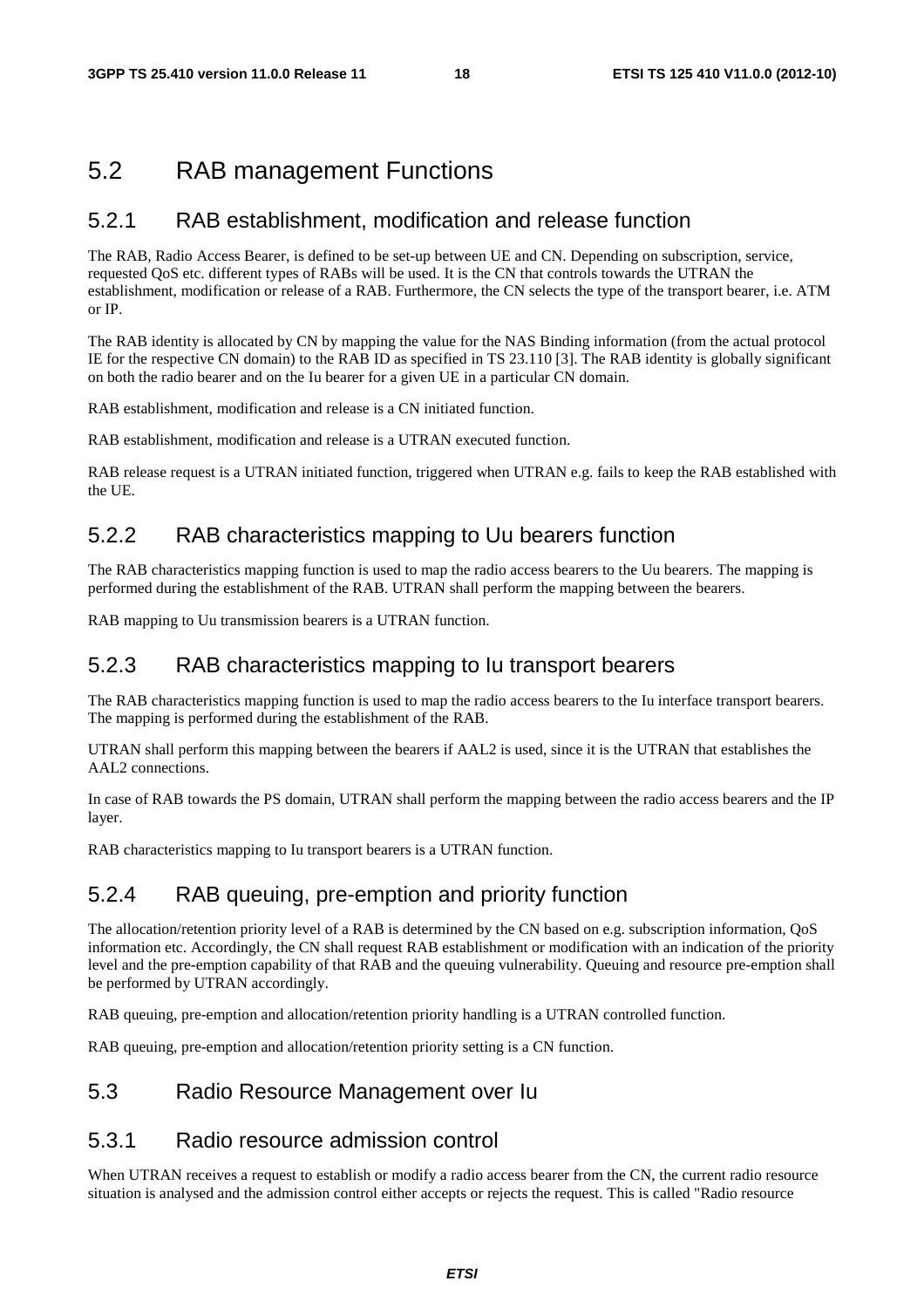admission control" and is handled by the UTRAN. If the request is queued, it is handled by the RAB queuing, preemption and priority function.

### 5.3.2 Broadcast information management

This function consists in the broadcast from network toward UE of some information in the coverage area of the whole network or different parts of the network.

There are two kinds of Broadcast information management. UTRAN broadcast information, and Cell Broadcast information management. All UTRAN broadcast information management shall be handled locally within UTRAN. All Cell Broadcast information is controlled by CN and executed by UTRAN.

# 5.4 Iu link Management functions

### 5.4.1 Iu Signalling Link Management function

The  $I<sub>u</sub>$  signalling link management function provides a reliable transfer of the radio network signalling between UTRAN and CN. Both CN and UTRAN manage the function.

This function is in particular responsible for Iu signalling connection establishment, which can be established either by the CN or the RNC and for  $I_{\text{u}}$  signalling connection release, which is controlled by CN possibly upon UTRAN request.

### 5.4.2 ATM Virtual Connection Management function

This function refers to handling of ATM Virtual Connections (VCs) between CN and UTRAN.

This function shall be used to establish, maintain and release the ATM VCs. For permanent VCs, it is regarded to be an O&M function.

This function also includes the selection of a Virtual Circuit to be used for a particular RAB. The selection of ATM VC upon an Iu radio access bearer service request, shall be done by UTRAN. The selected VC shall fulfil the requirements of the request. The VC may consist of several sublinks: such as SCCP connections, AAL2 connections or IP flows.

### 5.4.3 AAL2 connection establish and release function

This function is used to establish and release the AAL type 2 connections between CN and UTRAN upon an Iu radio access bearer service request. Both UTRAN and CN are taking part in the establishment of AAL2 connection. UTRAN shall initiate both establishment and release of AAL2 connections. In abnormal cases, the CN may also initiate release of AAL2 connections. The use of AAL2 for Iu transmission bearers depends on type of CN.

### 5.4.4 AAL5 management function

AAL5 connections between CN and UTRAN shall be pre-configured at system initialisation. Basic configuration is PVCs. For user data, SVC is possible.

The AAL5 management is a function handled by both the CN and the UTRAN.

### 5.4.5 GTP-U tunnels management function

This function is used to establish and release GTP-U tunnels between CN and UTRAN upon a radio access bearer service request. This involves assigning a tunnel identifier for each direction and the creation of a context containing the tunnel information. The tunnel identifier for the downlink is allocated by the UTRAN, and the tunnel identifier for the uplink is allocated by the CN. Both CN and UTRAN should maintain the context. The use of GTP-U for  $I<sub>u</sub>$  transport bearers depends on type of CN.

### 5.4.6 TCP Management Function

This function is used to establish and release the TCP connections between CN and UTRAN over  $I_n$ -BC.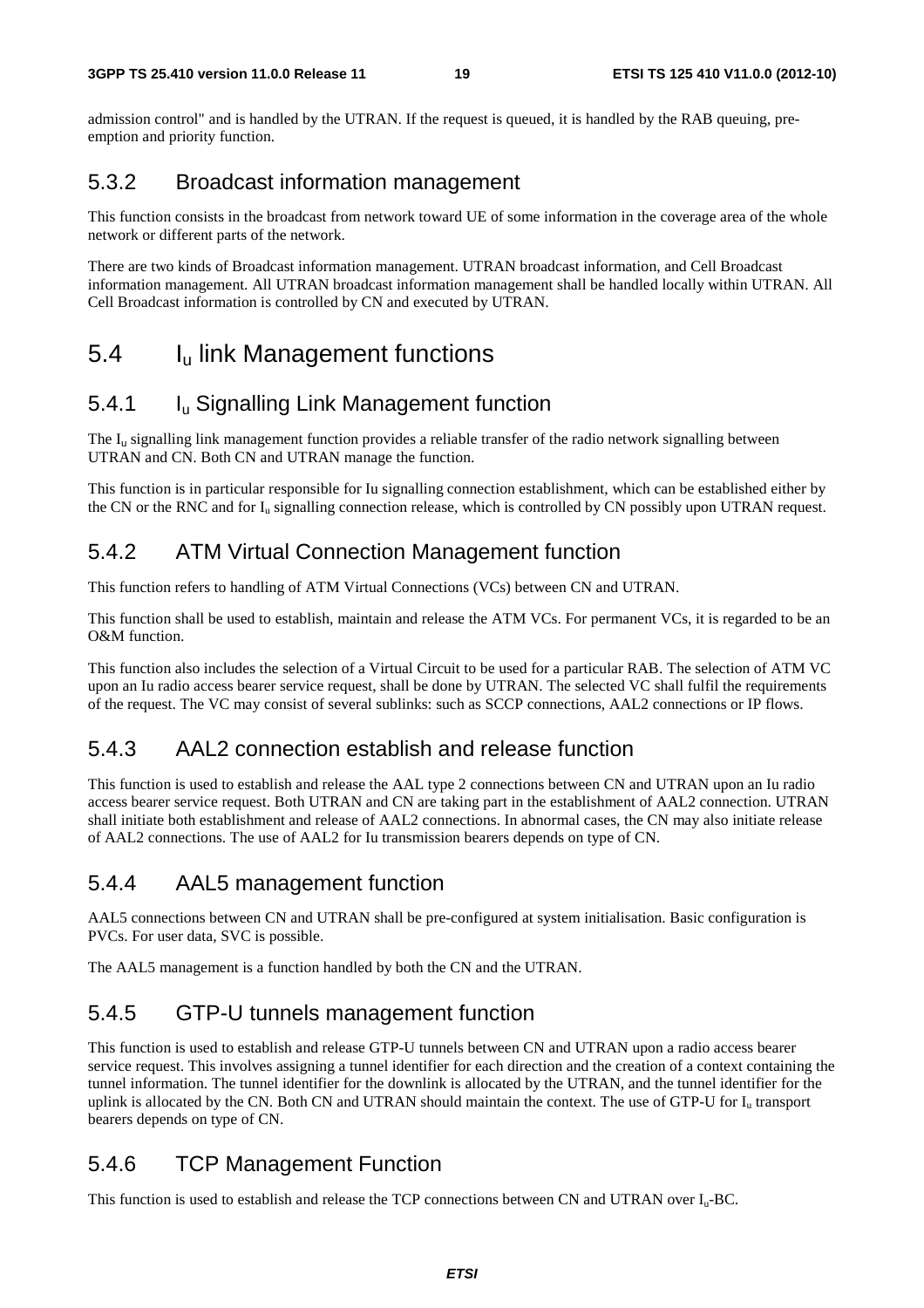The TCP management function exists in both UTRAN and CN.

### 5.4.7 Buffer Management

Congestion control shall be performed over the Iu user plane using buffer management and no flow control.

This function includes buffers to store received packet data units that at reception can not be processed due to e.g. congestion. In UTRAN, there must be a buffer management function handling received packets from the peer CN node.

The used mechanism is not in the scope of the present document and not relevant to be standardised.

Buffer management is a UTRAN function.

### 5.4.8 RTP Session Management Function

This function is used to establish and release RTP sessions between CN and UTRAN upon a radio access bearer service request. This involves assigning a RTP session identifier for each direction and the creation of a context containing the RTP session information. The RTP session identifier for the downlink is allocated by the UTRAN, and the RTP session identifier for the uplink is allocated by the CN. Both CN and UTRAN should maintain the RTP session context. The use of RTP for Iu transport bearers depends on type of CN.

# 5.5 Iu U-plane (RNL) Management Functions

### 5.5.1 Iu U-plane frame protocol mode selection function

The  $I_{\rm u}$  UP in the Radio Network Layer provides modes of operation that can be activated on RAB basis. For a given RAB, the  $I_{\rm u}$  UP operates either in a Transparent or in Support mode.  $I_{\rm u}$  U-plane frame protocol mode is selected by the CN. A set of appropriate U-plane version(s) is indicated within RANAP. The final U-plane version is selected during the Iu UP initiation procedure among the indicated version(s).

This function is a CN function.

#### 5.5.2 Iu U-plane frame protocol initialisation

 $I_{\rm u}$  U-plane frame protocol is initialised by the UTRAN. In certain cases, as described in TS 23.153 [15], the  $I_{\rm u}$  U-plane frame protocol may be initialised by the CN.

# 5.6 Mobility Management Functions

#### 5.6.1 Location information update function

Some functionality within the CN, needs information about the present location of an active UE, i.e. a UE with established signalling connection. The Location information update function is used to transfer this information from the UTRAN to the CN. It is the UTRAN responsibility to send this information initially at the signalling connection establishment for a UE and at any change of the UE location as long as the signalling connection exists. For this function, the location information shall be at Location and Routing Area level.

#### 5.6.2 Handover and Relocation functions

#### 5.6.2.1 Inter RNC hard HO function, Iur not used or not available

This functionality includes procedures for handover from one RNC to another RNC when Iur interface is not used or is not available, i.e. soft handover is not possible. The connection is switched in the CN, so both UTRAN and CN are involved. Both intra and inter CN entity cases are applicable. This functionality includes also the moving of the Serving RNS functionality from one RNC to another RNC.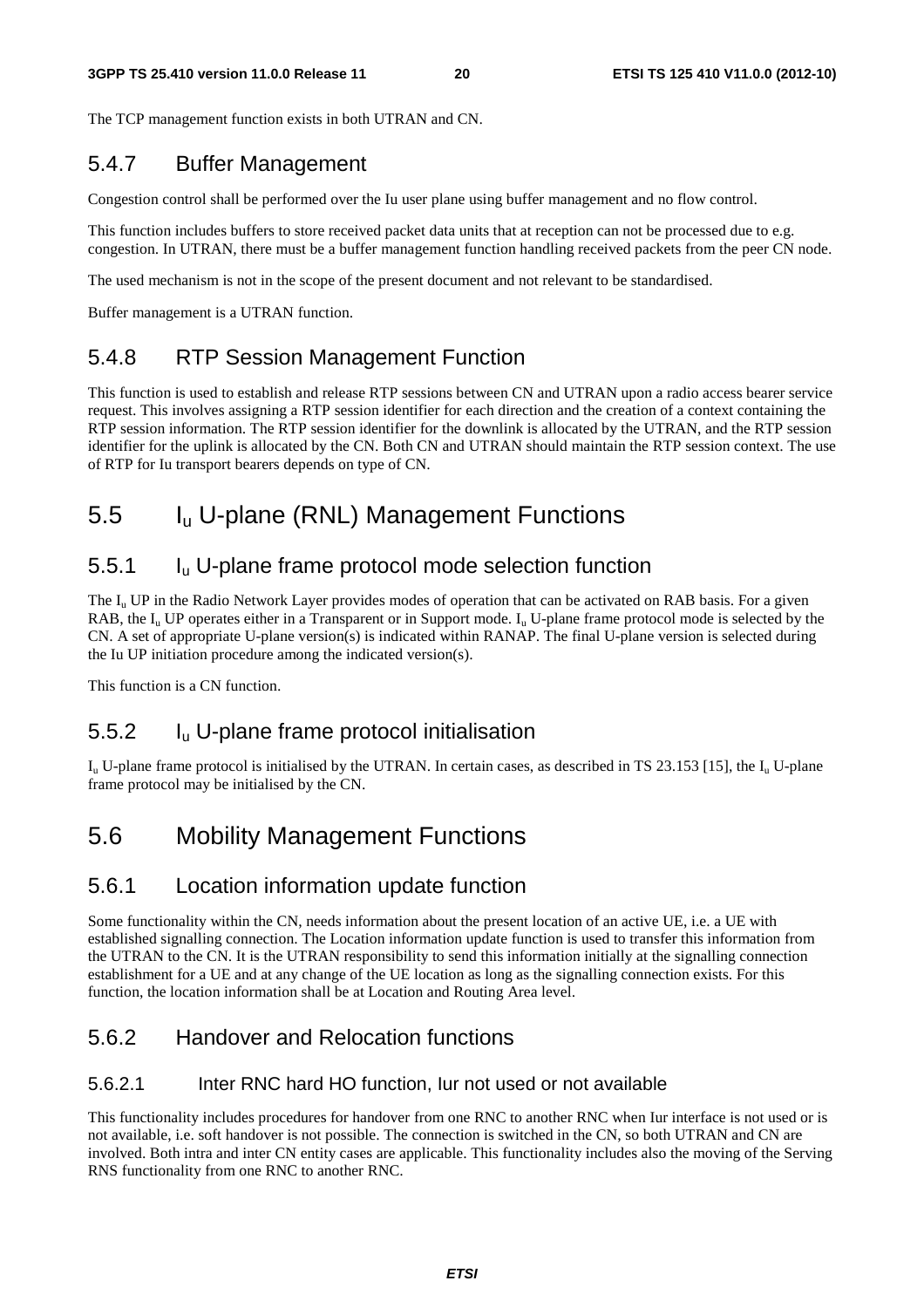#### 5.6.2.2 Serving RNS Relocation function

This functionality allows moving the Serving RNS functionality from one RNC to another RNC, e.g. closer to where the UE has moved during the communication. The Serving RNS Relocation procedure may be applied when active cell management functionality has created a suitable situation for it. Both UTRAN and CN are involved.

#### 5.6.2.3 Inter system Handover (e.g. UMTS-GSM) function

Inter system handover is performed when a mobile hands over between cells belonging to different systems such as GSM and UMTS. For intersystem handover between UMTS and GSM, the GSM procedures are used within the GSM network. Both UTRAN and CN are involved.

NOTE: The GSM BSSMAP procedures are outside the scope of the present document.

### 5.6.2A Inter System Change (e.g. UMTS-GSM) function

Inter system change is performed when a GPRS attached mobile moves from cells belonging to different systems such as GSM and UMTS. For intersystem change between UMTS and GSM, the GPRS procedures are used within the GPRS network. Both UTRAN and CN are involved.

### 5.6.3 Paging Triggering

The Core Network shall, when considered necessary, trigger the Location/Routing/RNC Area paging in the UTRAN system.

### 5.6.4 Shared Networks Access Control

The Shared Networks Access Control function allows the CN to request the UTRAN to apply UE specific access control to the UTRAN and the neighbouring networks on a PLMN or an SNA basis. The Shared Networks Access Control function is further described in TS 25.401 [1].

### 5.6.5 GERAN System Information Retrieval

In order to provide the UE with system information related to NACC towards a GERAN system - to be used as an optimisation - the GERAN System Information Retrieval function allows the source system to request GERAN (via CN) to provide this system information. The request and subsequent transfer of the GERAN System Information is performed transparently with the RIM function. The RIM function is further described in TS 25.401 [1]

# 5.7 Security Functions

#### 5.7.1 Data Confidentiality

#### 5.7.1.1 Radio interface ciphering function

The radio interface shall be ciphered upon request of the Core Network. Both Signalling and user data may be subject to ciphering. The ciphering shall be done within UTRAN.

#### 5.7.1.2 Ciphering key management function

The ciphering key and the permitted algorithm shall be supplied by the CN. UTRAN selects the used algorithm.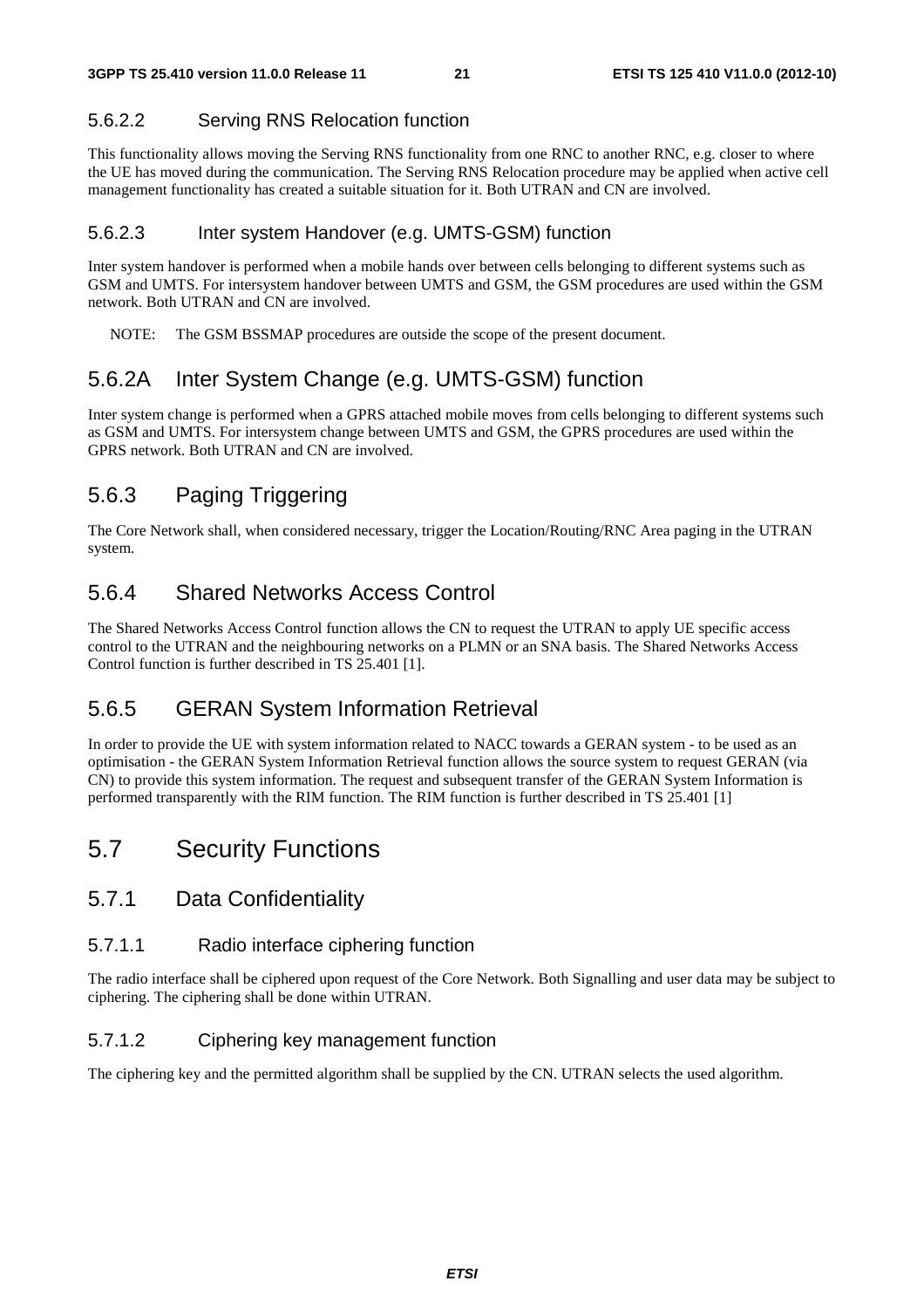### 5.7.2 Data integrity

#### 5.7.2.1 Integrity checking

The purpose of the integrity check is to make sure that the signalling continues between the same elements as by authentication. The integrity check shall be done within the UTRAN.

#### 5.7.2.2 Integrity key management

The integrity key and the permitted algorithm shall be supplied by the CN. UTRAN selects the used algorithm.

# 5.8 Service and Network Access Functions

### 5.8.1 Core Network signalling data transfer function

The NAS CN signalling data such as Call Control (CC), Session Management (SM), Mobility Management (MM), Short Message Services Point to Point and Supplementary Services (SS) shall be transparently conveyed between the CN and the UE. Over the Iu interface, the same Iu interface channel that is used for the UTRAN-CN signalling shall be used.

### 5.8.2 Data Volume Reporting

The data volume reporting function is used to report the volume of unacknowledged data to the CN. The function shall be in the UTRAN and is triggered from the CN.

### 5.8.3 UE Tracing

This feature allows tracing of various events related to the UE and its activities. This is an O&M functionality.

#### 5.8.4 Location reporting function

The positioning function performs the determination of the geographical position and optionally the velocity for an UE. The location reporting function transfers the positioning information between the UTRAN and the CN according to CN commands. This function involves UTRAN and CN.

#### 5.8.5 MDT

This feature enables the transfer of MDT measurements collected by the UE, as defined in TS 37.320 [30]. This is an O&M functionality.

# 5.9 Co-ordination Functions

### 5.9.1 Paging Co-ordination function

The two CN domain architecture implies need for a page co-ordination, i.e. handling of page triggered by one CN node when UE has a signalling connection to the other CN node. The paging co-ordination is performed by UTRAN and/or optionally by CN. The Common ID is used for UTRAN paging co-ordination. The CN provides the UTRAN with the Common ID.

The paging co-ordination is a UTRAN function. Optionally the paging co-ordination may be performed in the CN.

#### 5.9.2 NAS Node Selection Function

The optional NAS Node Selection Function enables the RNC to initially assign CN resources to serve a UE and subsequently setup a signalling connection to the assigned CN resource.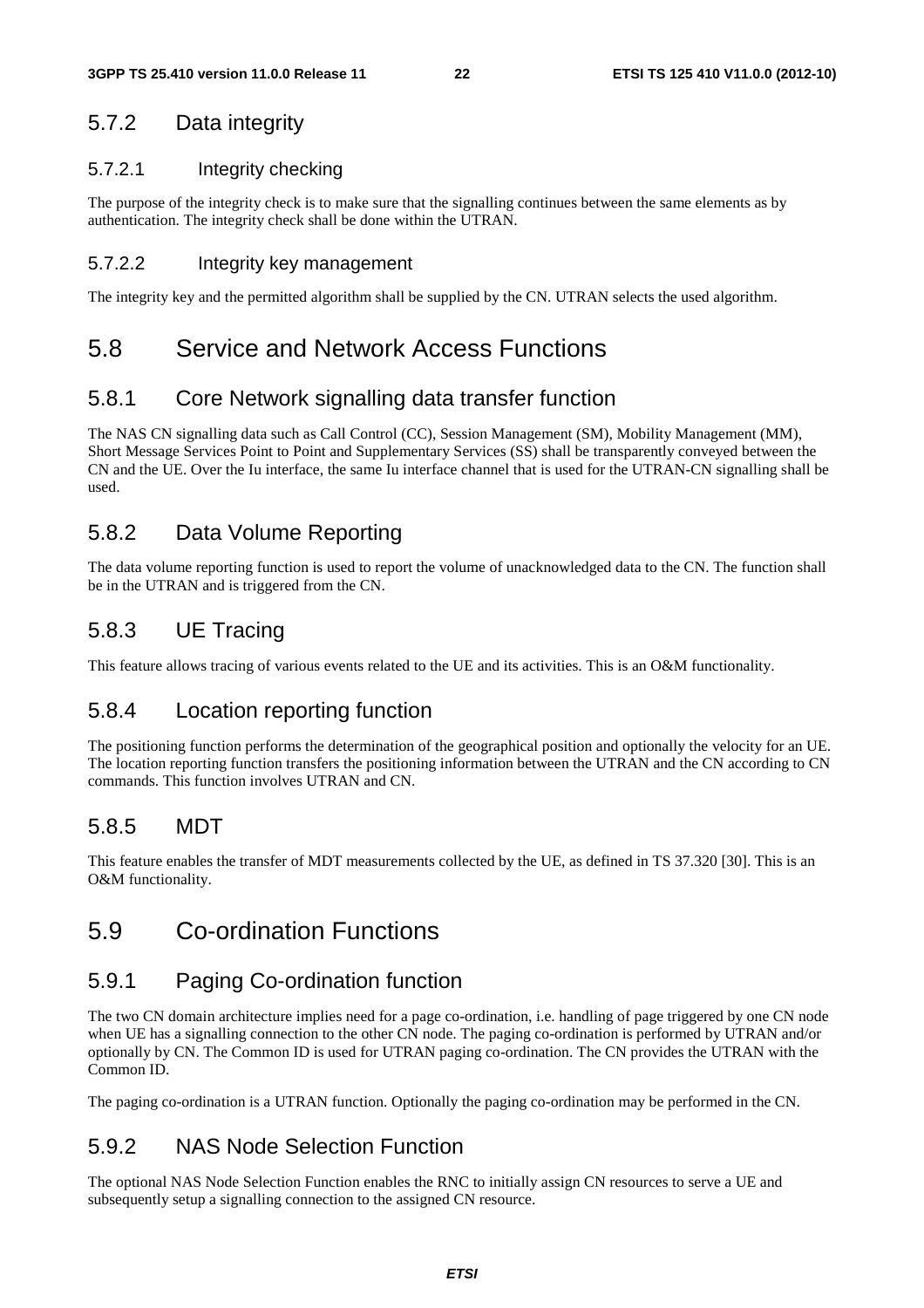The method by which the RNC initially assigns CN resources is implementation dependent.

The NNSF is described in detail in TS 23.236 [25].

#### 5.9.3 Information Transfer Function

The Information Transfer function allows configuration data to be passed from the CN to the RNC upon CN trigger. This function is operated in acknowledged mode. It should be used by the CN to maintain alignment between the data as configured in the CN and the configuration data provided to the UTRAN. This may be used e.g. to coordinate the SNA geographical definition (LA to SNA mapping) between CN and UTRAN in order to apply access control on an SNA basis.

#### 5.9.4 MOCN Rerouting Function

Rerouting is a mechanism used as part of the assignment of CN operator in shared networks with MOCN configuration for network sharing non-supporting UEs when they perform initial attach /registration. In this case RNC may not know towards which CN to route the initial UE request message and the latter may be rerouted to another CN via RNC.

The MOCN Rerouting Function is described in detail in TS 23.251 [26].

#### 5.9.5 SIPTO at Iu-PS Function

If supported, SIPTO at Iu-PS Function provides the capability to offload certain PS RABs from the CN at RAB setup. The SIPTO at Iu-PS is implementation dependent and may be implemented in a separate entity outside of RNS, for further information see TS 23.060 [29].

### 5.10 MBMS Functions

#### 5.10.1 MBMS RAB Management functions

The MBMS RAB, Radio Access Bearer, is defined to be set-up between the CN and one or several UEs for MBMS. Depending on the MBMS service characteristics, different types of MBMS RABs will be used. It is the CN that controls towards the UTRAN the establishment, update or release of an MBMS RAB. The MBMS RAB is defined for the PS domain only.

### 5.10.2 MBMS UE Linking Function

This function provides the RNC with the list of MBMS services that a given UE, with existing dedicated Iu-PS signalling connection, has 'joined' or has 'left' TS 23.246 [27].

### 5.10.3 MBMS Registration Control Function

This function allows the RNC to either register or deregister to the PS core network domain for a specific MBMS bearer service so that it is notified whenever a session of this service starts.

It also allows the CN to inform the RNC that a given MBMS bearer service is no longer available.

### 5.10.4 MBMS Enquiry Function

This function allows the RNC to request to the SGSN the list of MBMS bearer services that a given UE has 'joined' TS 23.246 [27] or the IP Multicast Address and APN defined in TS 23.246 [27] which correspond to a given MBMS bearer service.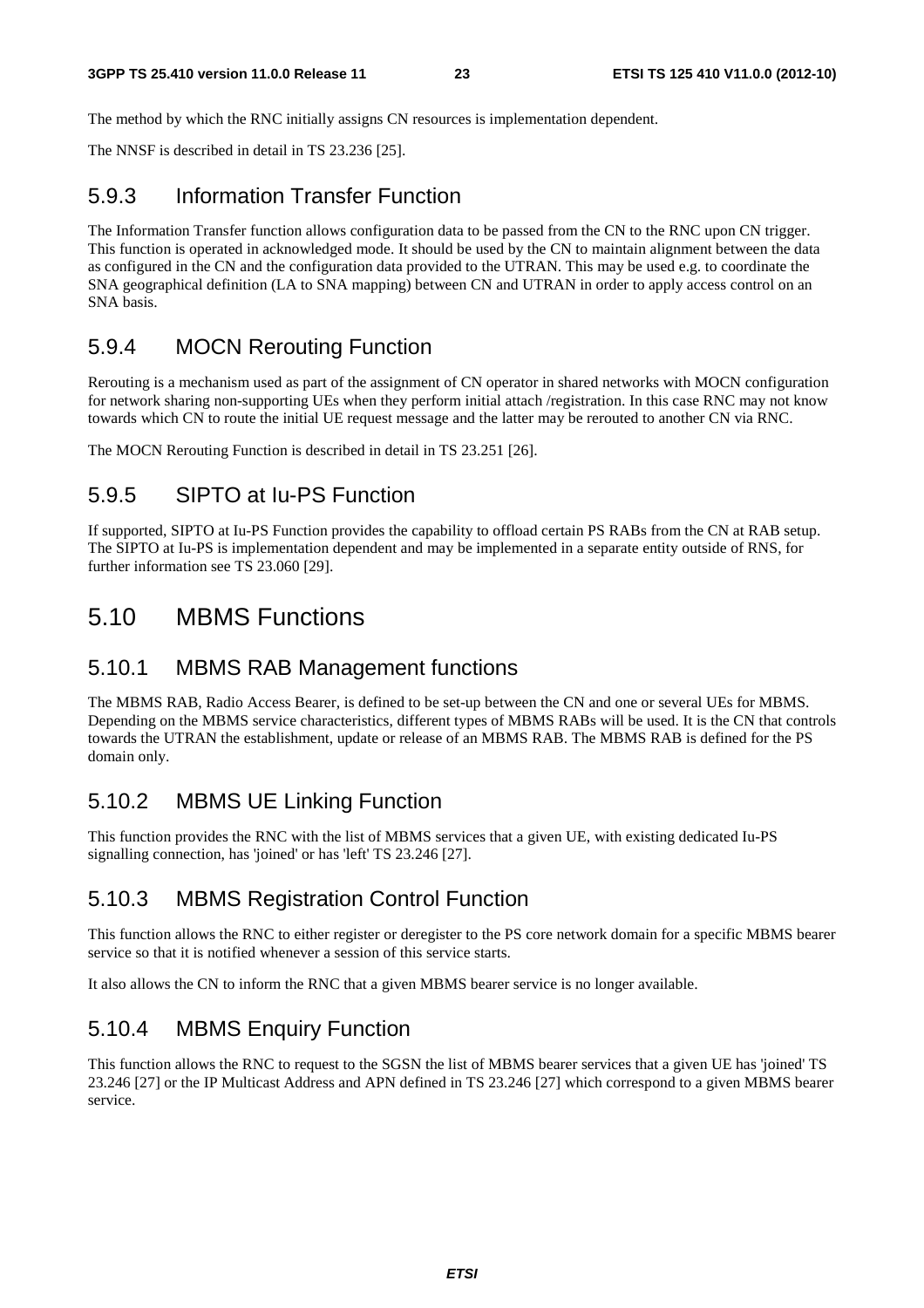# 6 I<sub>u</sub> Interface Protocol Structure

### 6.1 General

The Radio Network signalling over Iu consists of the Radio Access Network Application Part (RANAP). The RANAP protocol consists of mechanisms to handle all procedures between the CN and UTRAN. It is also capable of conveying messages transparently between the CN and the UE without interpretation or processing by the UTRAN.

Over the  $I_u$  interface the RANAP protocol is, e.g. used for:

- Facilitate a set of general UTRAN procedures from the Core Network such as paging -notification as defined by the notification SAP in TS 23.110 [3].
- Separate each User Equipment (UE) on the protocol level for mobile specific signalling management as defined by the dedicated SAP in TS 23.110 [3].
- Transfer of transparent non-access signalling as defined in the dedicated SAP in TS 23.110 [3].
- Request of various types of UTRAN Radio Access Bearers through the dedicated SAP in TS 23.110 [3].
- Perform the SRNS Relocation function.
- Perform the various MBMS procedures.
- Perform SIPTO at Iu-PS (optional).

The Radio Access Bearers are provided by the Access Stratum.

Over Iu-BC, a datagram mechanism is used, so there is no clear separation of control and user planes, and the SABP protocol is used for data transfer and signalling.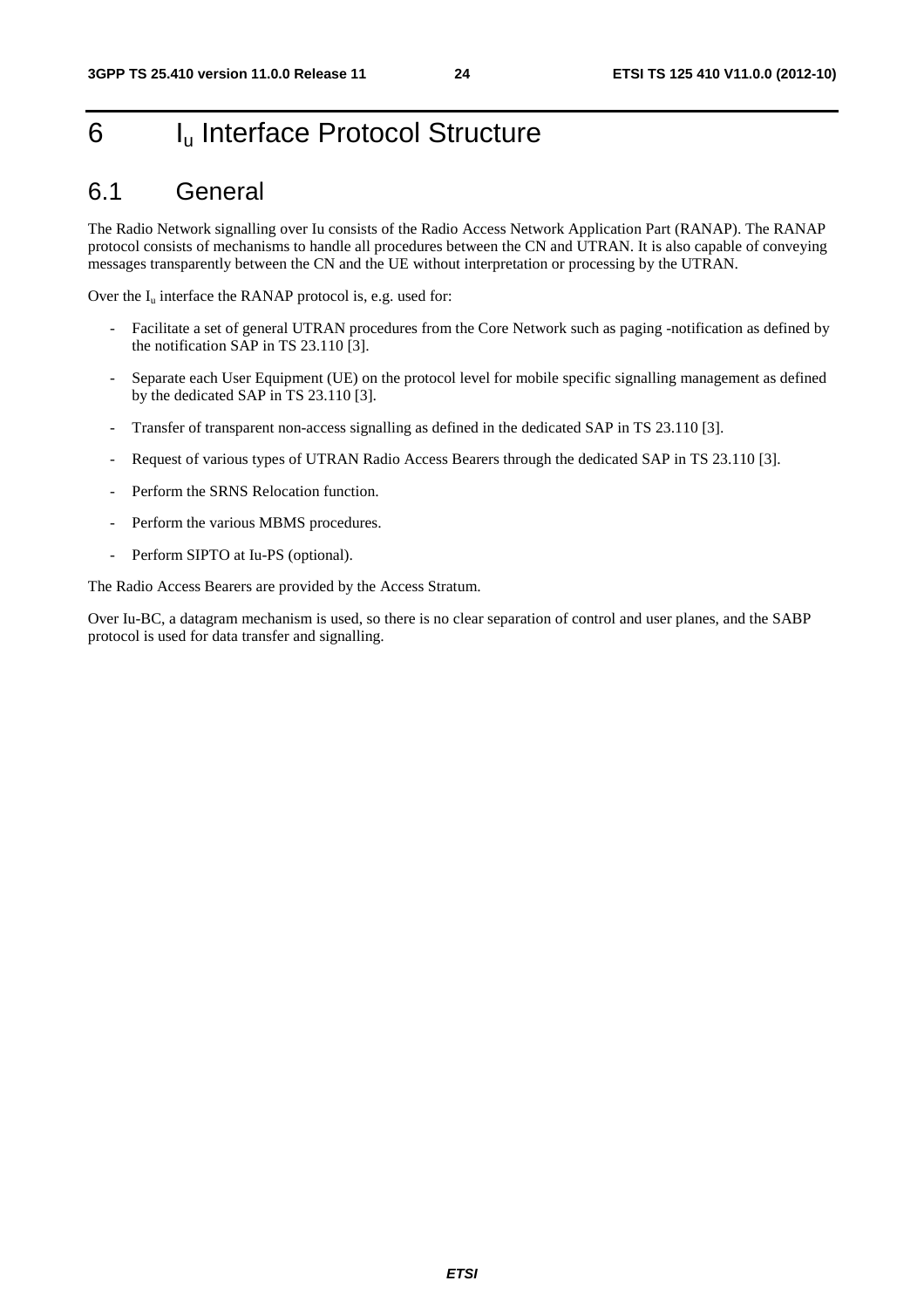# 6.2 Iu-CS

Figure 6.1 shows the protocol structure for  $I_u$ -CS, following the structure described in TS 25.401 [1].

| Radio<br>Network              |                             | <b>Control Plane</b>    |  |                                                              |                     | <b>User Plane</b>              |
|-------------------------------|-----------------------------|-------------------------|--|--------------------------------------------------------------|---------------------|--------------------------------|
| Layer                         | <b>RANAP</b>                |                         |  |                                                              |                     | <b>Iu UP Protocol</b><br>Layer |
| Transport<br>Network<br>Layer | Transport   Network<br>User | Plane                   |  | <b>Transport Network</b><br><b>Control Plane</b><br>Q.2630.2 | Transport   Network | User   Plane                   |
|                               | <b>SCCP</b>                 |                         |  | Q.2150.1                                                     |                     |                                |
|                               | M3UA                        | MTP3b                   |  | MTP3b                                                        |                     |                                |
|                               |                             | SSCF-<br>$\mathbf{NNI}$ |  | SSCF-<br><b>NNI</b>                                          |                     | RTP/                           |
|                               | <b>SCTP</b>                 | <b>SSCOP</b>            |  | <b>SSCOP</b>                                                 | AAL <sub>2</sub>    | RTCP*)                         |
|                               | $_{\rm IP}$                 | AAL <sub>5</sub>        |  | AAL5                                                         |                     | UDP/IP                         |
|                               |                             |                         |  |                                                              |                     |                                |
|                               | Data Link                   | <b>ATM</b>              |  | ATM                                                          | <b>ATM</b>          | Data Link                      |
|                               |                             |                         |  | Physical Layer                                               |                     |                                |

\*) RTCP is optional.

#### **Figure 6.1: Iu –Interface Protocol Structure towards CS Domain**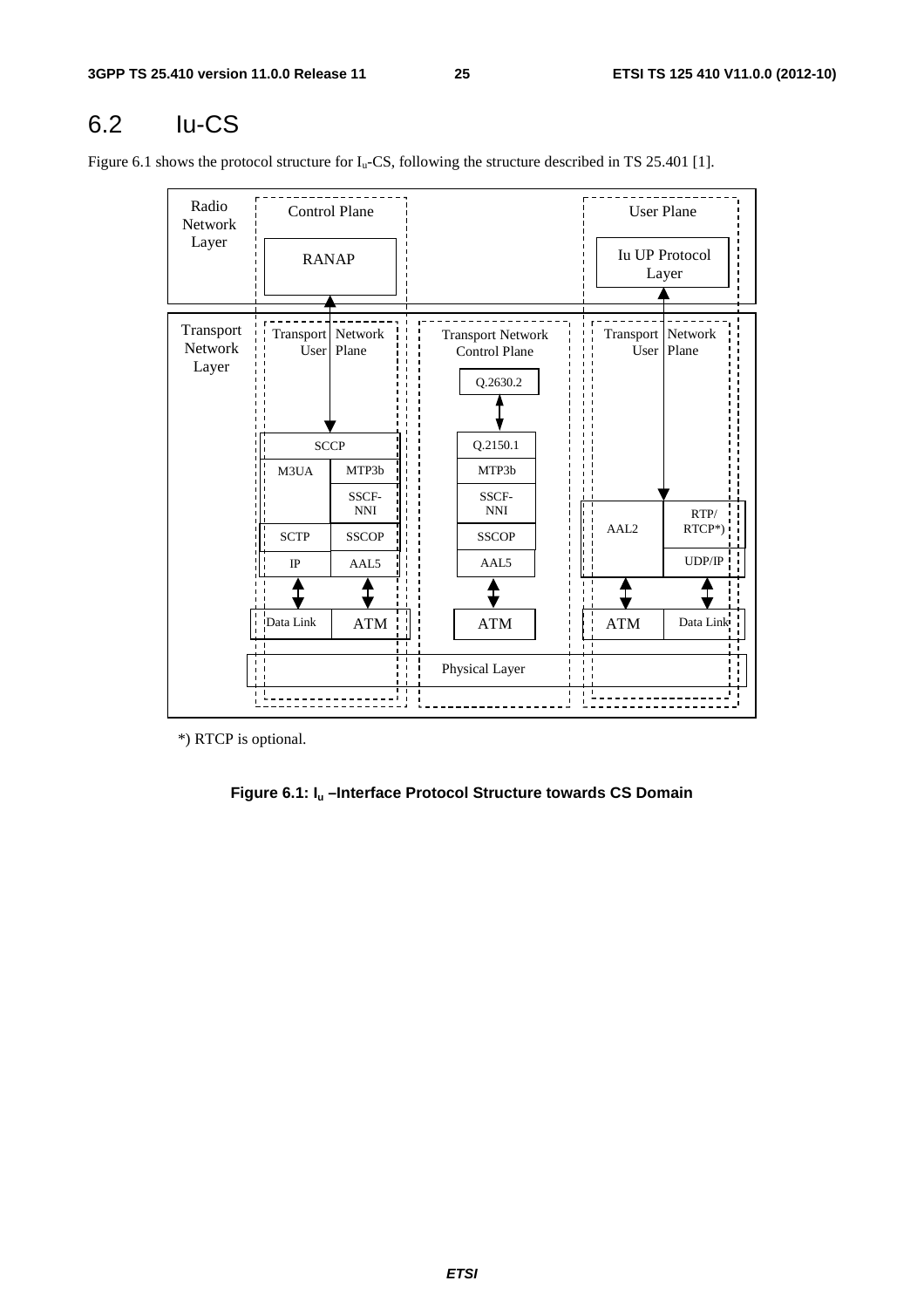# 6.3 Iu-BC

Figure 6.2 shows the protocol structure for the  $I_u$ -BC.

![](_page_26_Figure_5.jpeg)

**Figure 6.2: Iu Interface Protocol Structure towards Broadcast Domain**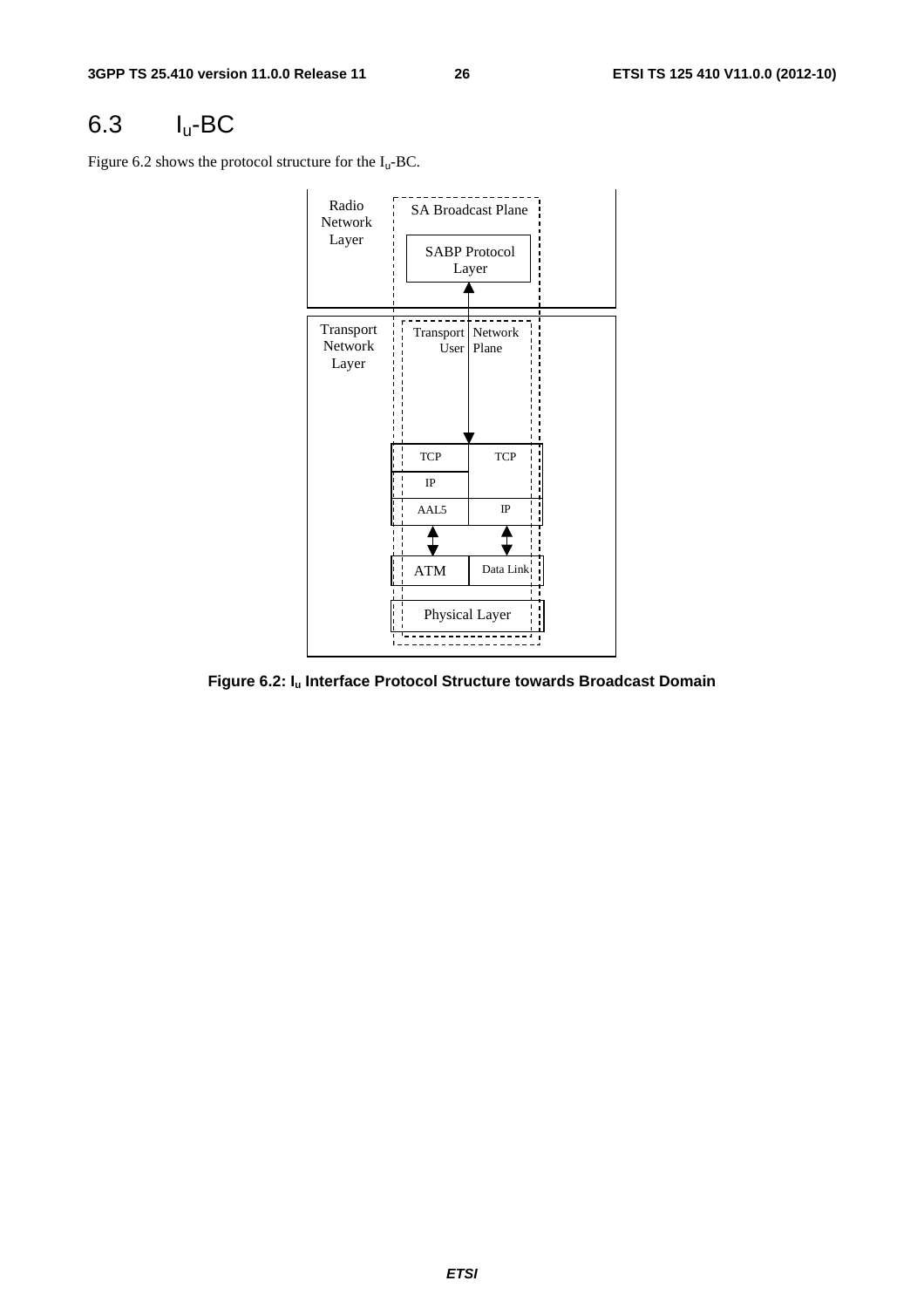# 6.4 Iu-PS

Figure 6.3 shows the protocol structure for Iu-PS, following the structure described in TS 25.401 [1].

![](_page_27_Figure_5.jpeg)

Figure 6.3: I<sub>u</sub> Interface Protocol Structure towards PS Domain

# 7 Other I<sub>u</sub> Interface Specifications

# 7.1 UTRAN I<sub>u</sub> Interface: Layer 1 (3GPP TS 25.411)

TS 25.411 [4] specifies the range of physical layer technologies that may be used to support the Iu interface.

# 7.2 UTRAN I<sub>u</sub> Interface: Signalling Transport (3GPP TS 25.412)

TS 25.412 [5] specifies the signalling bearers for the RANAP and transport network control plane protocols for both Iu-PS and Iu-CS.

# 7.3 UTRAN Iu Interface: RANAP Specification (3GPP TS 25.413)

TS 25.413 [6] specifies the RANAP protocol for radio network control plane signalling over the Iu interface.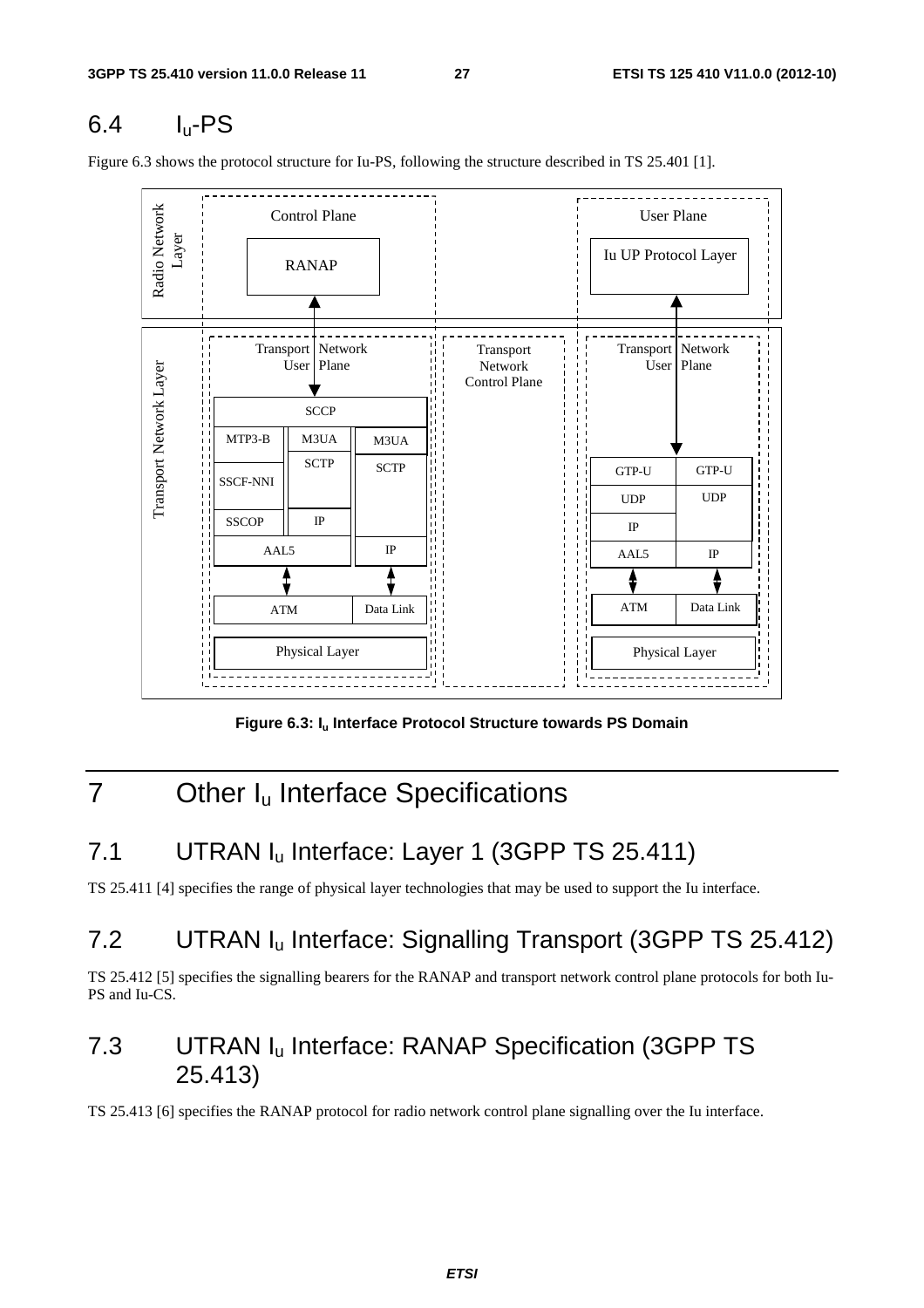# 7.4 UTRAN I<sub>u</sub> Interface: Data Transport and Transport Signalling (3GPP TS 25.414)

TS 25.414 [7] specifies the transport bearers for the user plane of the Iu interface. It also specifies the protocol used to control these transport bearers.

# 7.5 UTRAN I<sub>u</sub> Interface: CN-UTRAN User Plane Protocol (3GPP TS 25.415)

TS 25.415 [8] specifies the user plane frame handling protocol for the Iu interface.

# 7.6 UTRAN Iu Interface: Service Area Broadcast Protocol SABP (3GPP TS 25.419)

TS 25.419 [14] specifies the communication requirements over the Iu interface towards the BC domain.

# 7.7 Summary

The present document, 3GPP TS 25.410, specifies the general aspects and principles of the  $I_u$  interface as a whole.

The relationship between the other technical specifications that define the UTRAN Iu interface is shown in figure 7.1.

![](_page_28_Figure_12.jpeg)

#### **Figure 7.1: Summary of Iu Interface Specification Structure**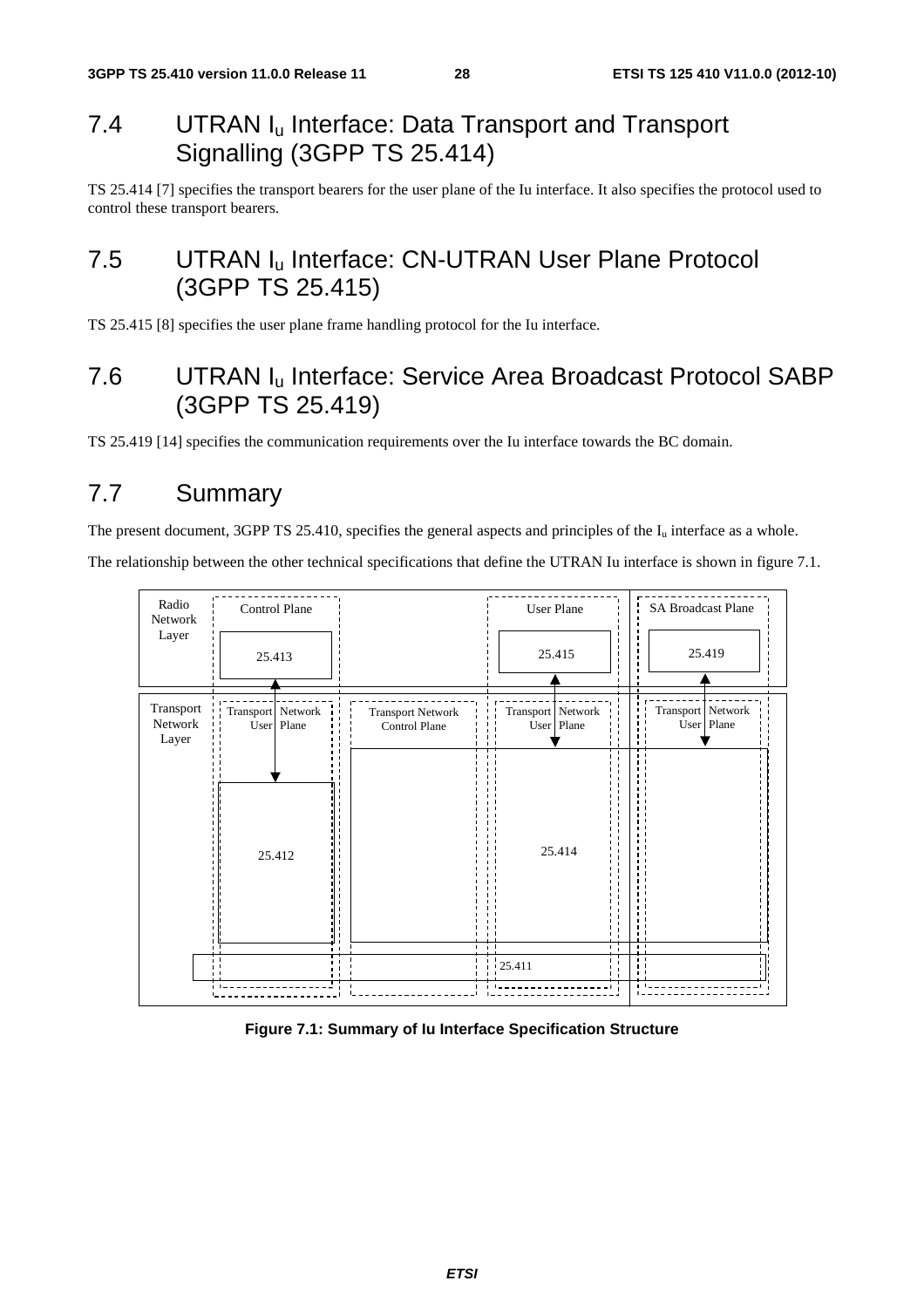# Annex A (informative): Change History

| Date /       | <b>TSG Doc</b> | <b>ICR</b> | Rev | Subject/Comment                                            | <b>New</b> |
|--------------|----------------|------------|-----|------------------------------------------------------------|------------|
| <b>TSG</b>   |                |            |     |                                                            |            |
| 12/2008      |                |            |     | Creation of Rel-8 version based on y7.0.0                  | 8.0.0      |
| $RP-43$      | RP-090078      | 0068       |     | RANAP: Enhanced Relocation Complete Request in SCCP:       | 8.1.0      |
|              |                |            |     | <b>Connection Request</b>                                  |            |
| 12/2009      |                |            |     | Created version 9.0.0 based on y. 8.1.0                    | 9.0.0      |
| 12/2010      |                |            |     | Created version 10.0.0 based on v. 9.0.0                   | 10.0.0     |
| <b>RP-50</b> | RP-101389      | 0070       |     | Introduction of the SIPTO at Iu-PS Function                | 10.0.0     |
| <b>SP-49</b> | SP-100629      |            |     | Clarification on the use of References (TS 21.801 CR#0030) | 10.1.0     |
| <b>RP-51</b> | RP-110230      | 0074       |     | Support for MDT                                            | 10.1.0     |
| $RP-52$      | RP-110684      | 0075       |     | Correction of references                                   | 10.2.0     |
| 09/2012      |                |            |     | Update to Rel-11 version (MCC)                             | 11.0.0     |